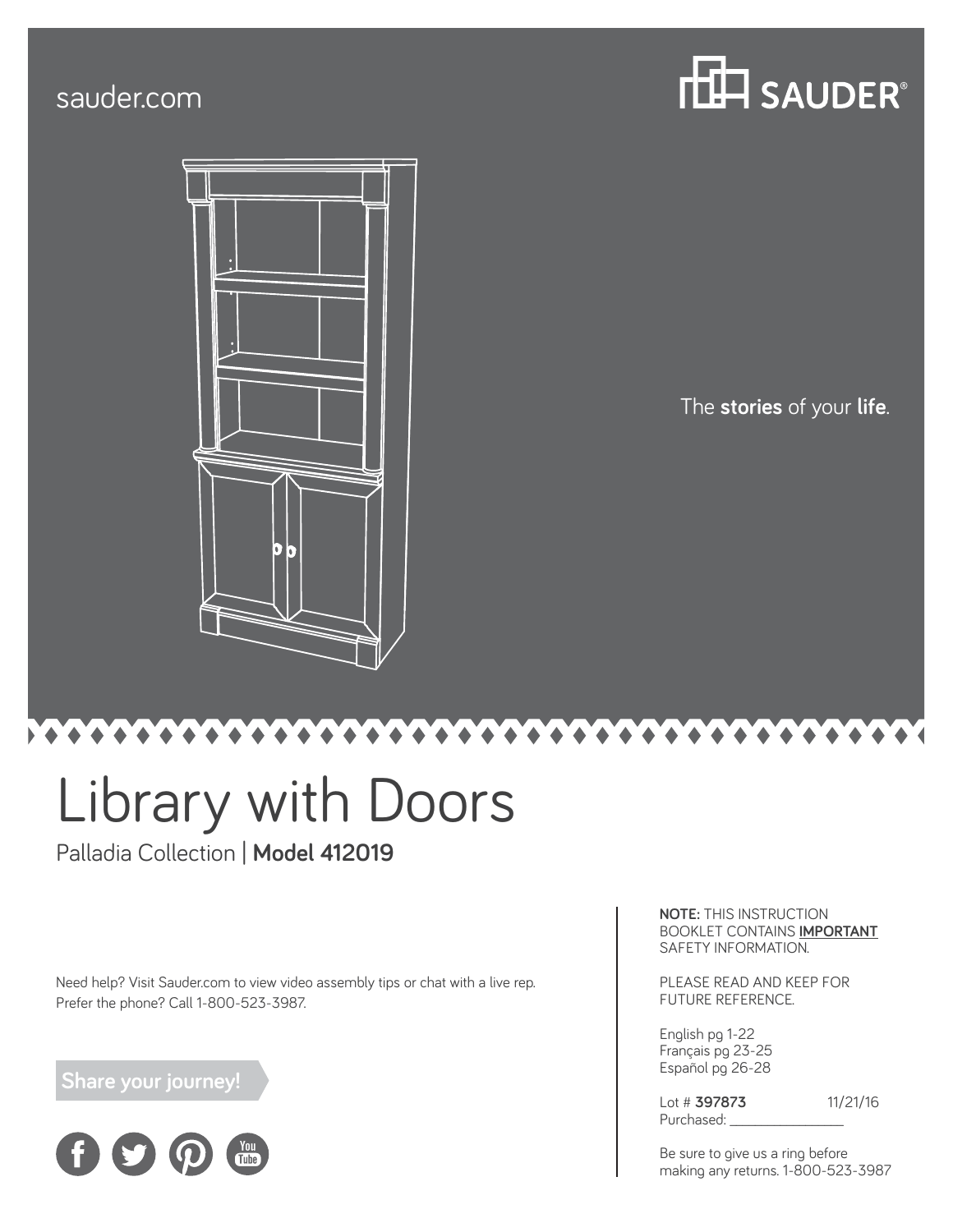## Table of Contents Assembly Tools Required

| Part Identification     | $2 - 3$   |     | No. 2 Phillips Screwdriver         |
|-------------------------|-----------|-----|------------------------------------|
| Hardware Identification | 4         |     | Tip Shown Actual Size              |
| <b>Assembly Steps</b>   | $5 - 22$  |     | Hammer                             |
| Français                | $23 - 25$ |     | Not actual size $\bullet$          |
| Español                 | $26 - 28$ |     |                                    |
| Safety                  | 29-30     | 化甲基 | Skip the power trip.<br>This time. |
| Warranty                | 31        |     |                                    |

 $\triangle$  $\overline{\phantom{a}}$ 

 $\blacklozenge$  $\blacklozenge$ 

## Part Identification



 $\blacklozenge$ 

 $\blacklozenge$ 

 $\blacklozenge$  $\triangle$  $\triangle$  $\blacktriangle$  $\triangle$  $\blacklozenge$  $\bullet$  $\bullet$  $\blacklozenge$  $\blacklozenge$  $\triangle$ 

 $\bullet$ 

 $\triangle$ 

| А              | RIGHT END (1)               |
|----------------|-----------------------------|
| B              | LEFT END (1)                |
| C <sub>2</sub> | TOP(1)                      |
| D              | BOTTOM (1)                  |
| F              | SHELF (1)                   |
| F              | BACK (1)                    |
| G              | DOOR (2)                    |
| н              | <b>ADJUSTABLE SHELF (2)</b> |
| I              | LOWER ADJUSTABLE SHELF (1)  |
| $\mathsf{l}$   | SKIRT <sub>(1)</sub>        |
| Κ              | <b>BACK SKIRT (1)</b>       |

| END MOLDING (2) |  |
|-----------------|--|

| М | <b>VERTICAL MOLDING (2)</b>         |
|---|-------------------------------------|
| N | TOP MOLDING (1)                     |
| Ω | SHELF MOLDING (1)                   |
| P | HORIZONTAL MOLDING (1)              |
| Ο | <b>ADJUSTABLE SHELF MOLDING (2)</b> |
| R | <b>BOTTOM MOLDING (1)</b>           |
| S | VALANCE (1)                         |
| Τ | PLINTH (4)                          |
| U | <b>HALF DISK (4)</b>                |
|   |                                     |

۰  $\triangle$   $\bullet \bullet \bullet \bullet \bullet \bullet$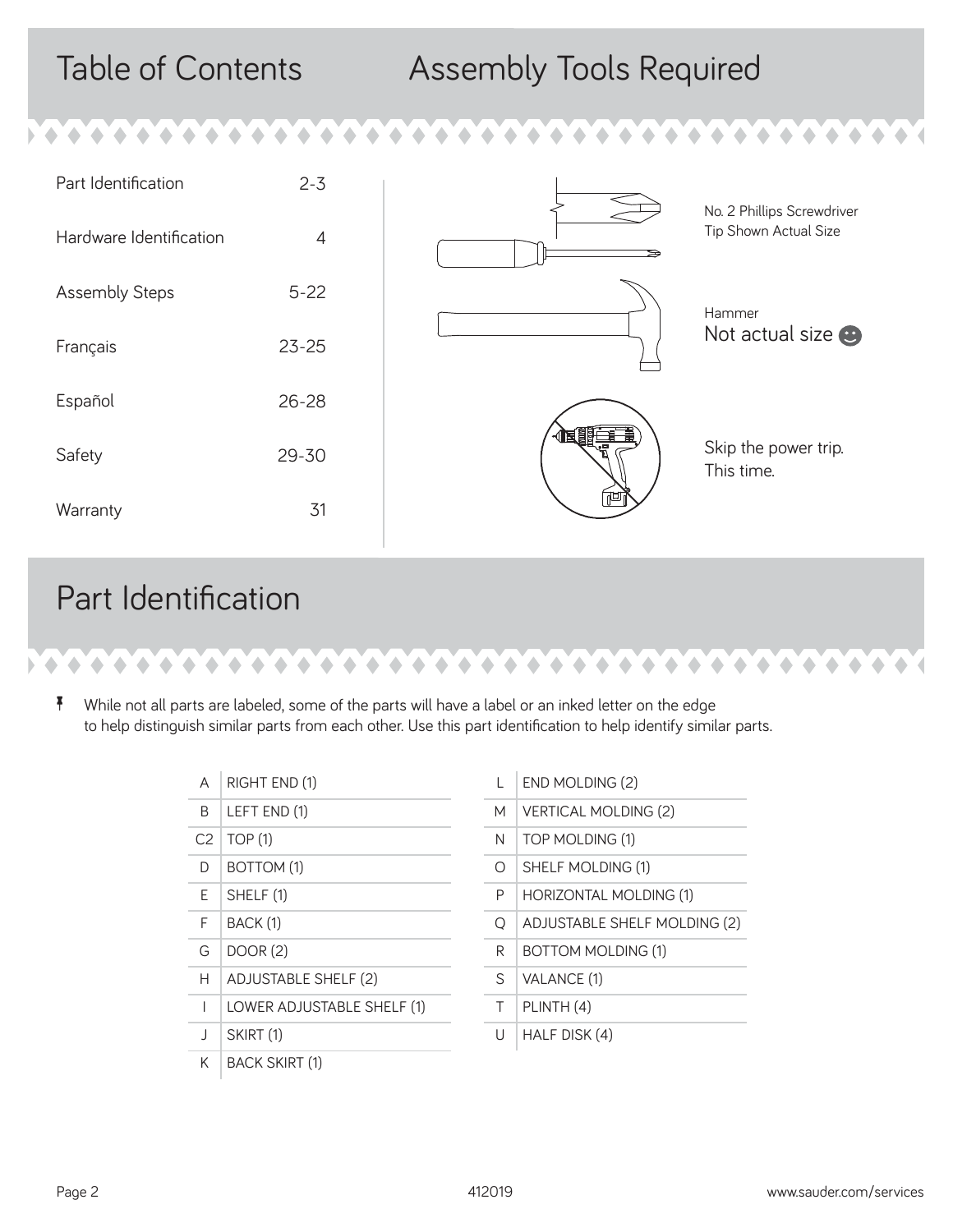## Part Identification

۵

۵

 $\bullet$  $\hat{\phantom{a}}$ 

Þ



۵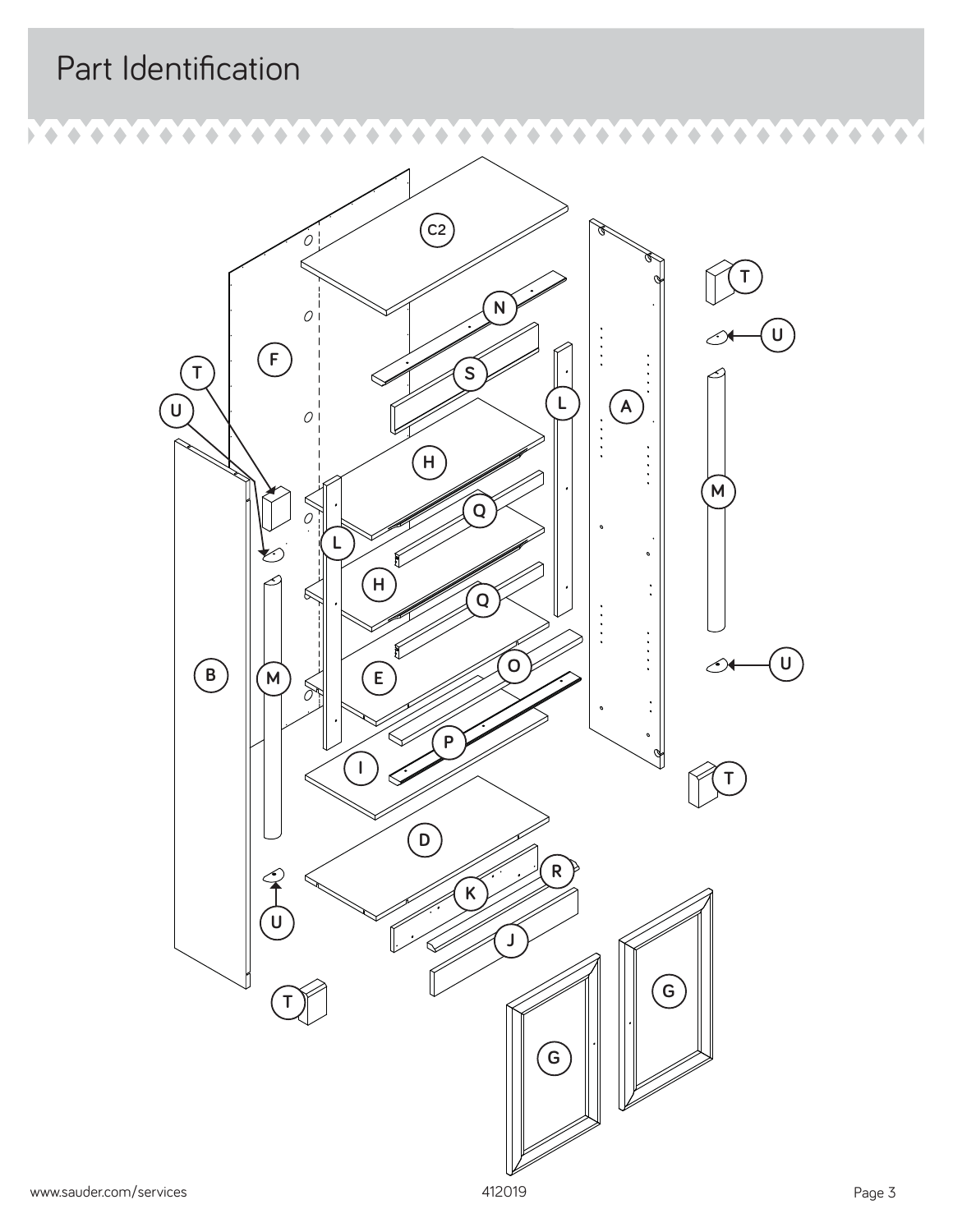## Hardware Identification

<sup>7</sup> Screws are shown actual size. You may receive extra hardware with your unit.

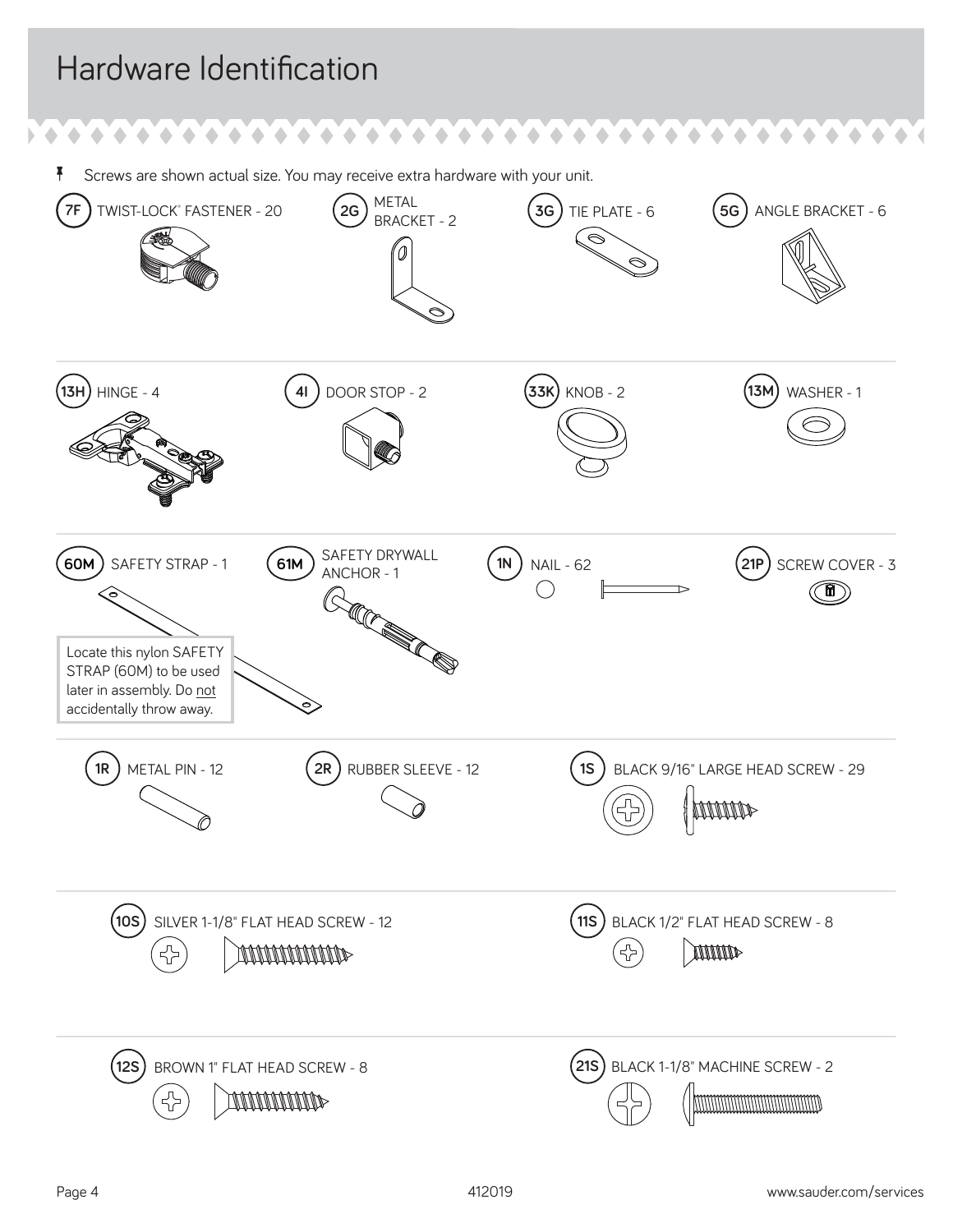Step 1 Look for this icon. It means a video assembly tip is available at **www.sauder.com/services/tips**



- **4** Assemble your unit on a carpeted floor or on the empty carton to avoid scratching your unit or the floor.
- **T** To begin assembly, push a SAUDER TWIST-LOCK® FASTENER (7F) into the large holes in the ENDS (A and B). Repeat this step for the BOTTOM (D) and SHELF (E).

Scan this QR code or go to this address: **http://qr.sauder.com/?ID=1654**  to watch a video on how to assemble your unit.



### Do not tighten the TWIST-LOCK® FASTENERS in this step.

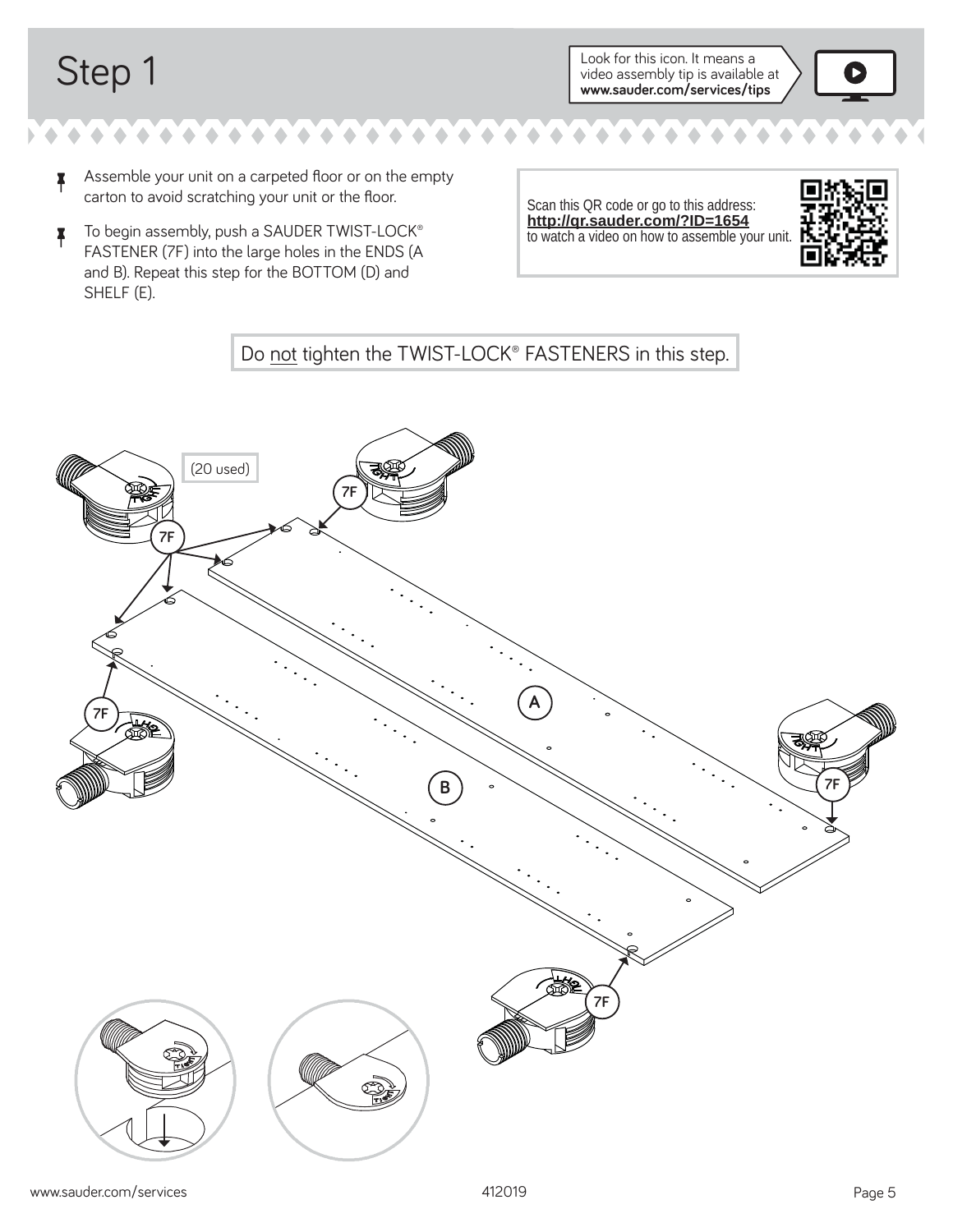$\uparrow$  Fasten two PLINTHS (T) to the ENDS (A and B). Tighten two TWIST-LOCK® FASTENERS.



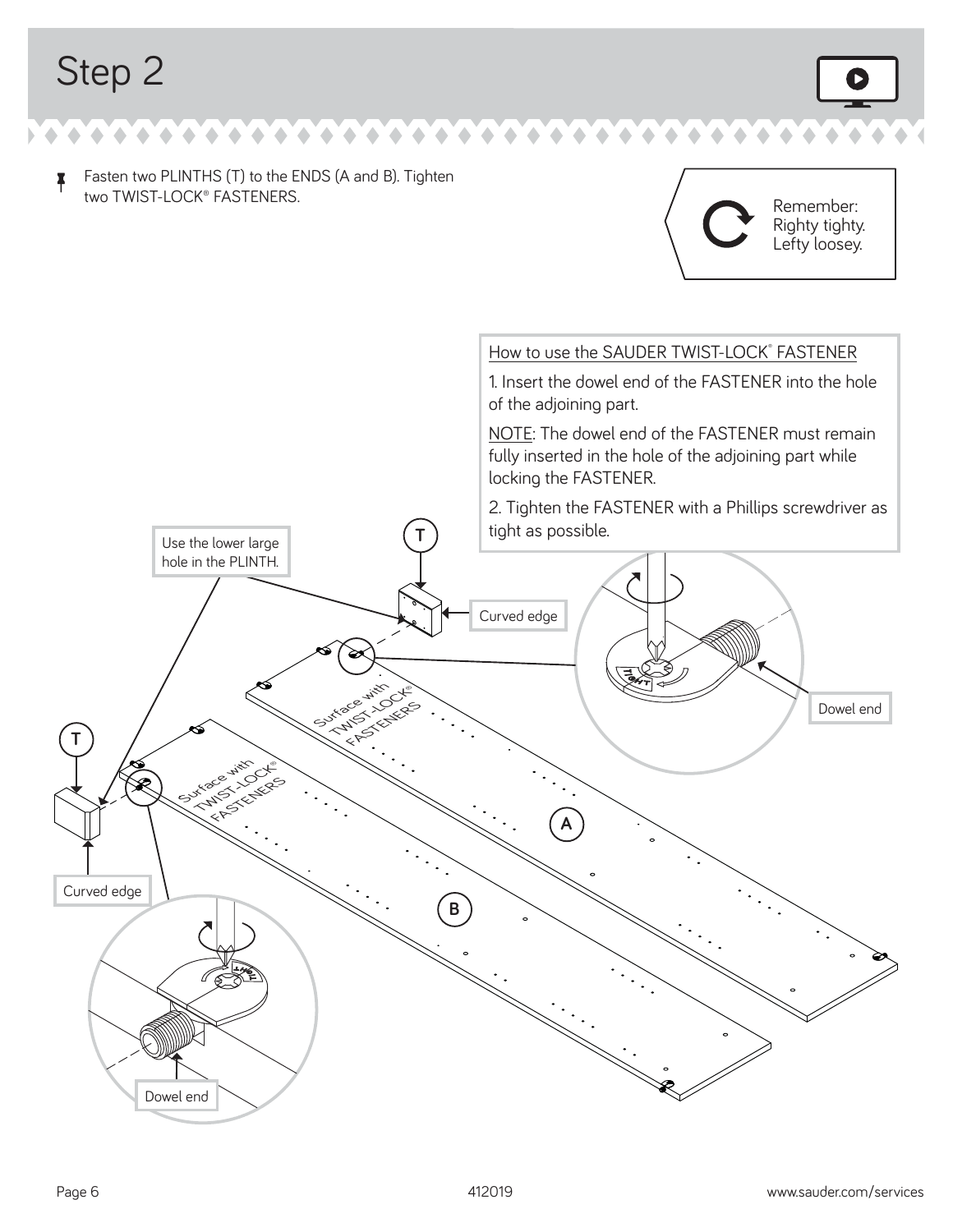$\blacklozenge$  $\begin{array}{ccc}\n\bullet & \bullet & \bullet & \bullet \\
\end{array}$  $\triangle$ ۰ ۰

- $\uparrow$  Fasten six ANGLE BRACKETS (5G) to the END MOLDINGS (L). Use six BLACK 9/16" LARGE HEAD SCREWS (1S).
- NOTE: Be sure the edges of the ANGLE BRACKETS are even with the edges of the MOLDINGS.



BLACK 9/16" LARGE HEAD SCREW (6 used in this step)



۰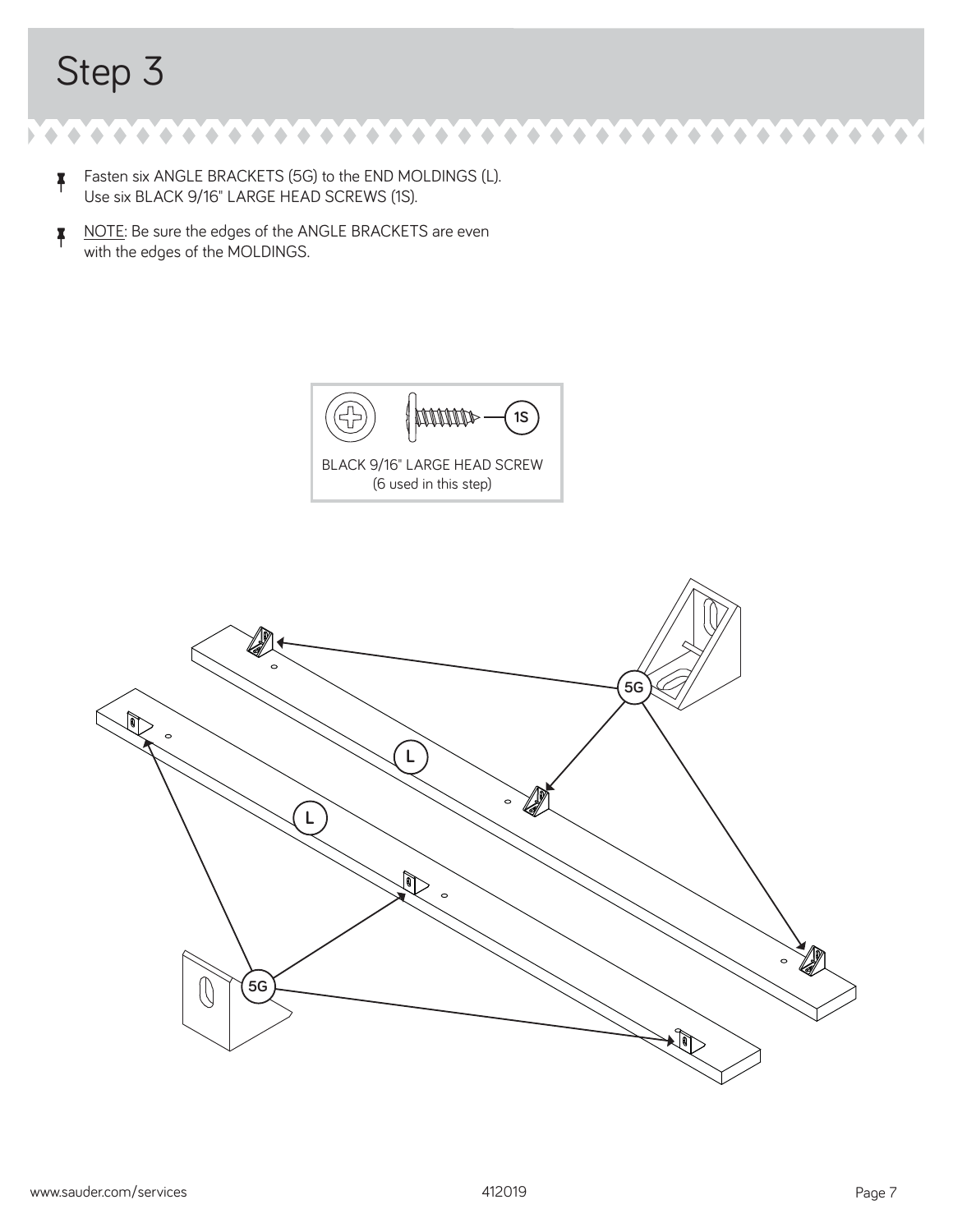$\uparrow$  Fasten the END MOLDINGS (L) to the ENDS (A and B). Use six BLACK 9/16" LARGE HEAD SCREWS (1S).

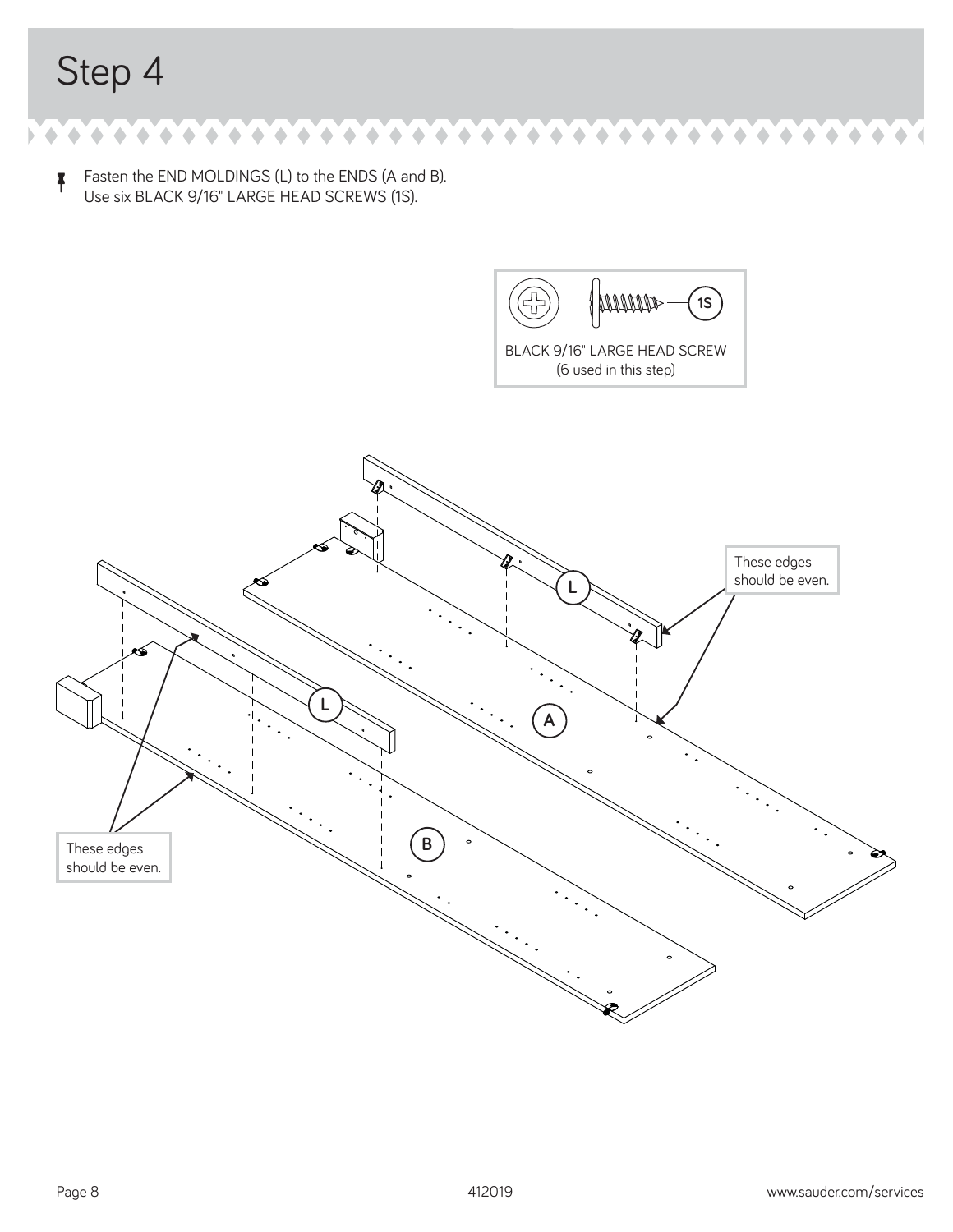- **F** Fasten two HALF DISKS (U) to a VERTICAL MOLDING (M). Use two BROWN 1" FLAT HEAD SCREWS (12S).
- **A** Repeat this step for the remaining HALF DISKS and VERTICAL MOLDING.

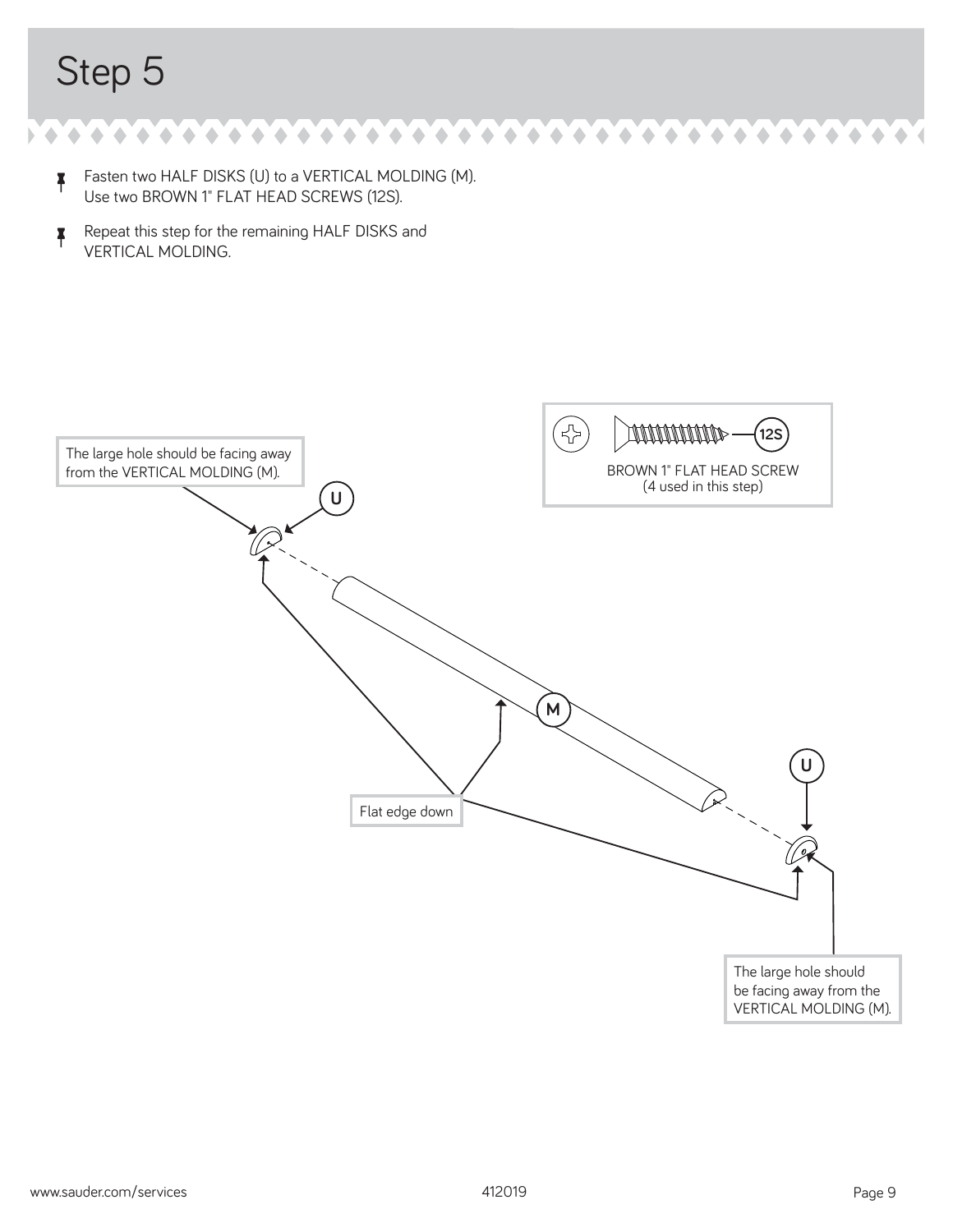$\triangle$ ٥

- $\uparrow$  Fasten the VERTICAL MOLDINGS (M) to the END MOLDINGS (L). Use six SILVER 1-1/8" FLAT HEAD SCREWS (10S).
- **A** NOTE: Be sure the HALF DISK is against the PLINTH (T) before tightening any screw. The screws should tighten into the groove of the VERTICAL MOLDING. Do not overtighten.

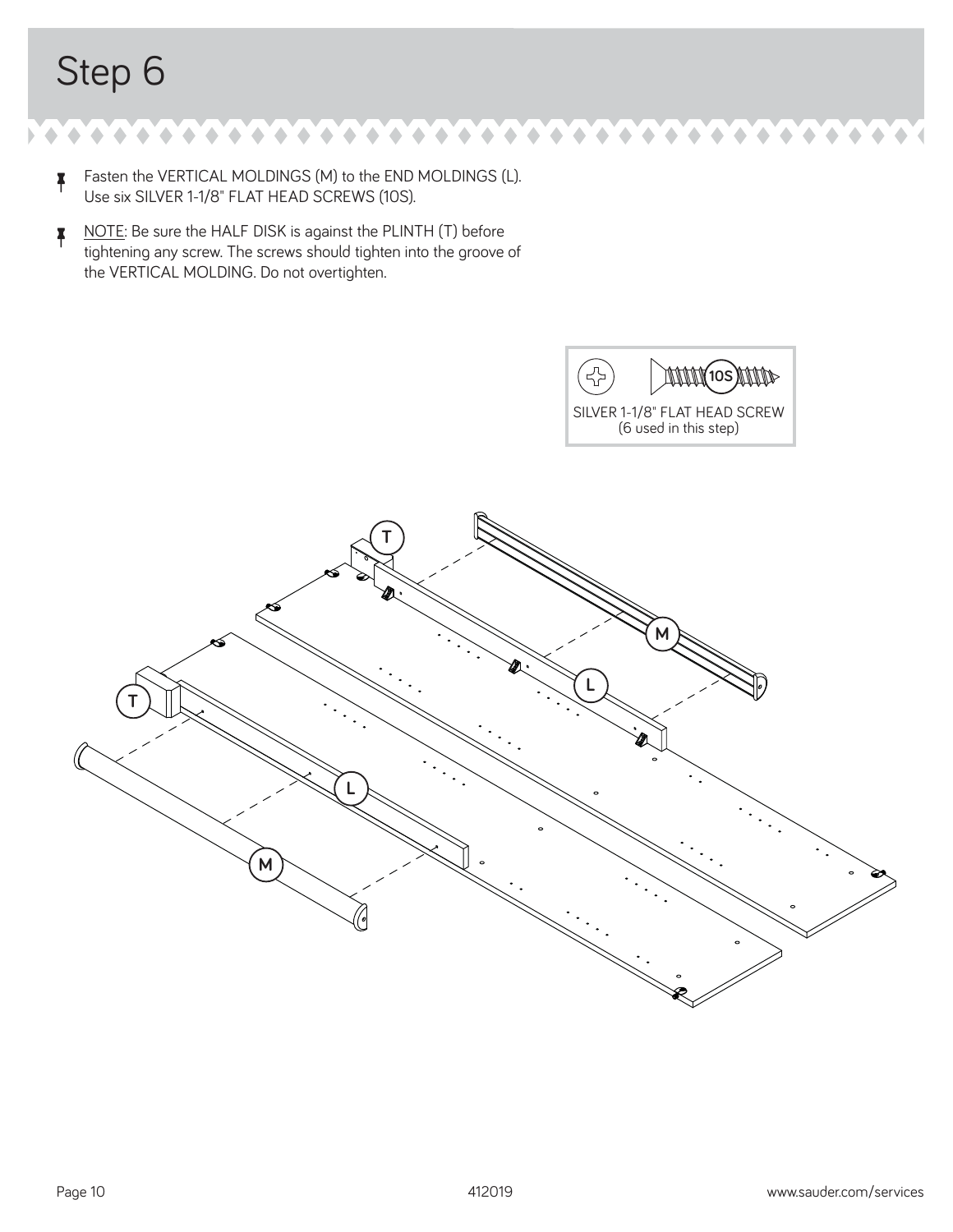۰ ۵ ۵  $\triangle$ ۵

- $\uparrow$  Fasten the HORIZONTAL MOLDING (P) to the SHELF MOLDING (O). Use three SILVER 1-1/8" FLAT HEAD SCREWS (10S).
- Fasten the SHELF MOLDING (O) to the SHELF (E). Tighten two TWIST-LOCK® FASTENERS.

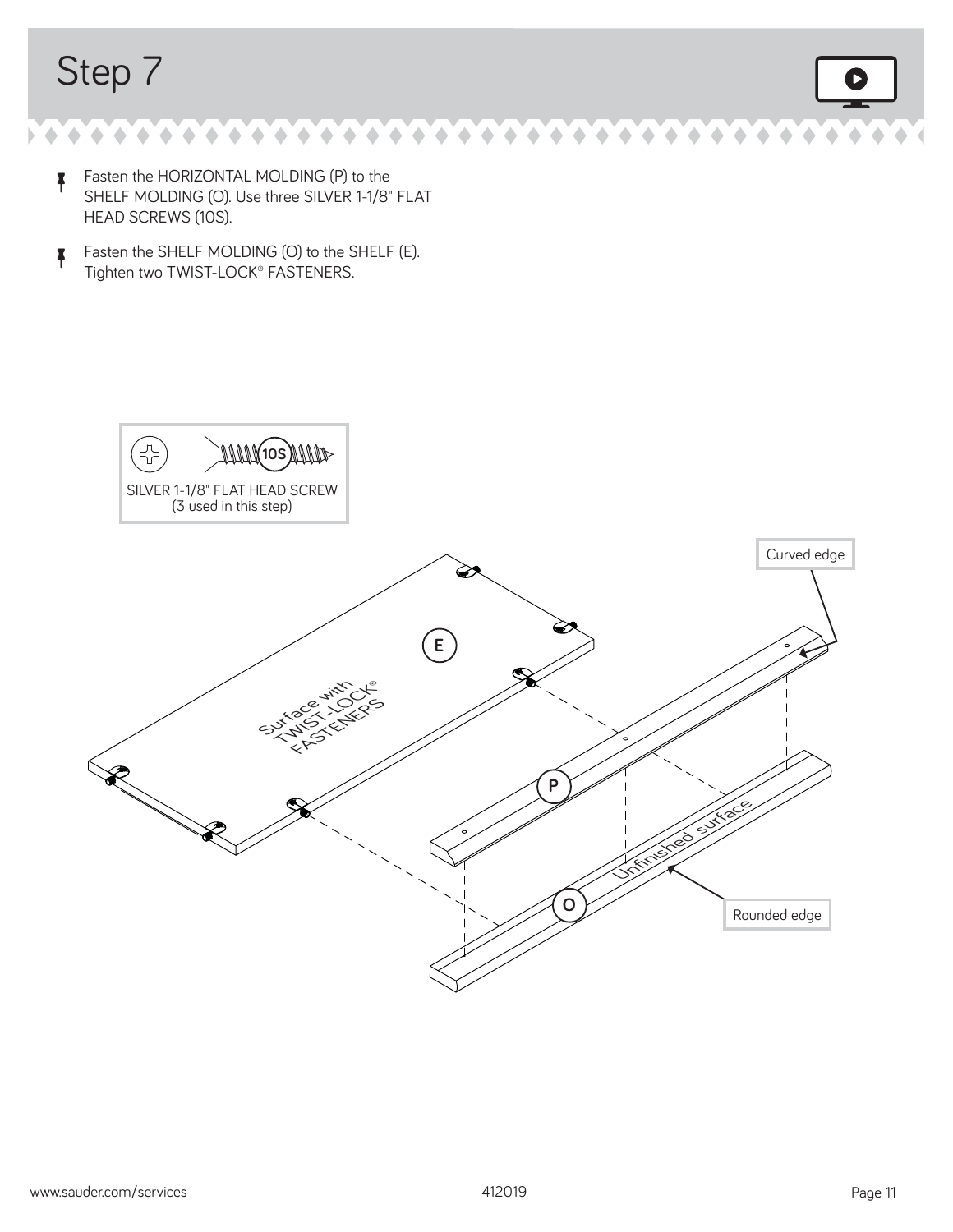- $\uparrow$  Fasten the TOP MOLDING (N) to the TOP (C2) as shown in the upper diagram below. Use three SILVER 1-1/8" FLAT HEAD SCREWS (10S).
- **F** Fasten the LEFT END (B) to the TOP (C2). Tighten two TWIST-LOCK® FASTENERS.
- <sup>å</sup> Fasten the BOTTOM (D), SHELF (E), and PLINTH (T) to the LEFT END (B). Tighten five TWIST-LOCK® FASTENERS.
- <sup>å</sup> Fasten the BOTTOM MOLDING (R) to the BOTTOM (D). Tighten two TWIST-LOCK® FASTENERS.

 **Caution**

Do not stand the unit upright without the BACK fastened. The unit may collapse.

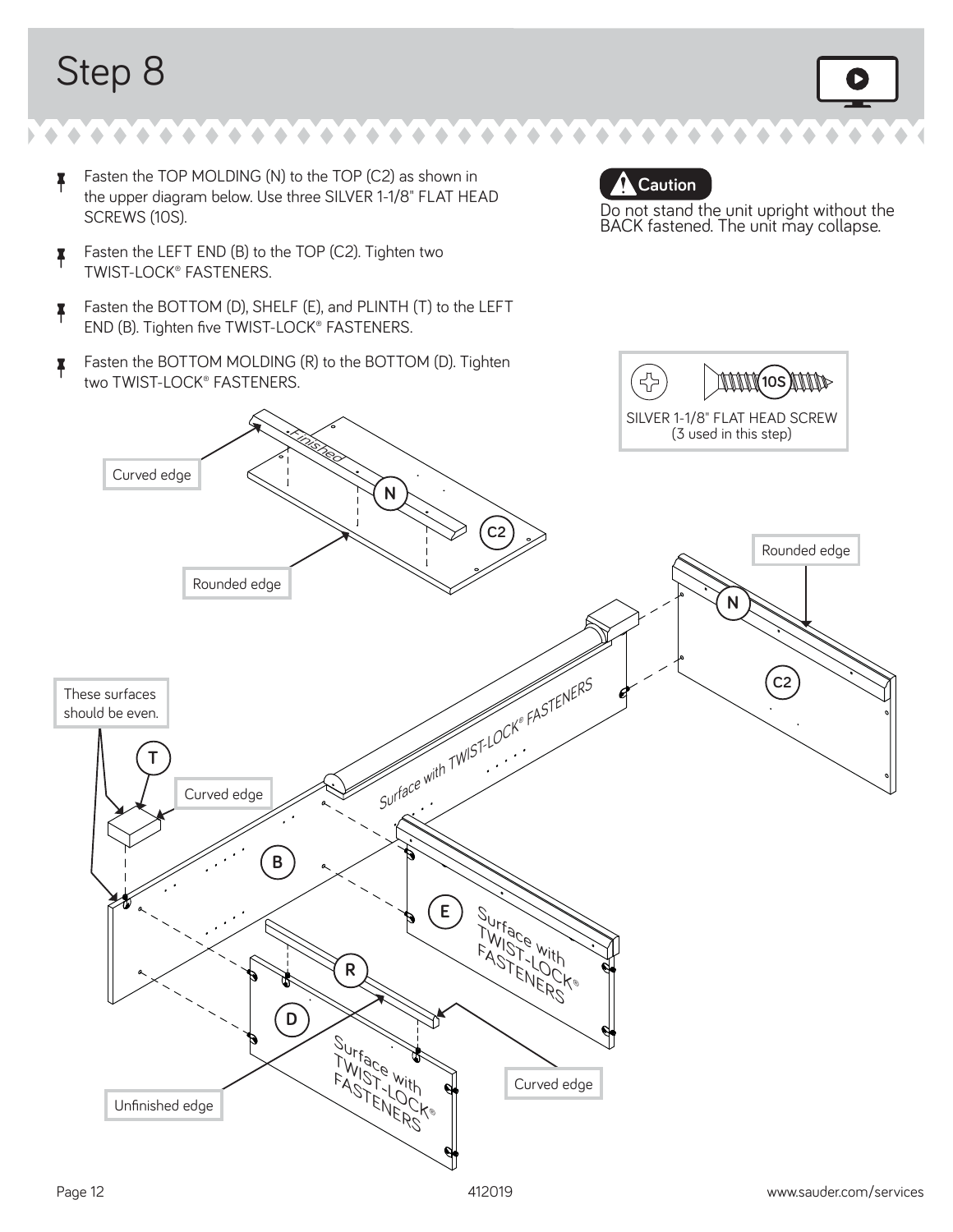- $\uparrow$  Fasten the remaining PLINTH (T) to the RIGHT END (A). Tighten the TWIST-LOCK® FASTENER.
- **F**asten the RIGHT END (A) to the TOP (C2), SHELF (E), and BOTTOM (D). Tighten six TWIST-LOCK® FASTENERS.



Don't worry. It isn't Rome. This can be built in a day.

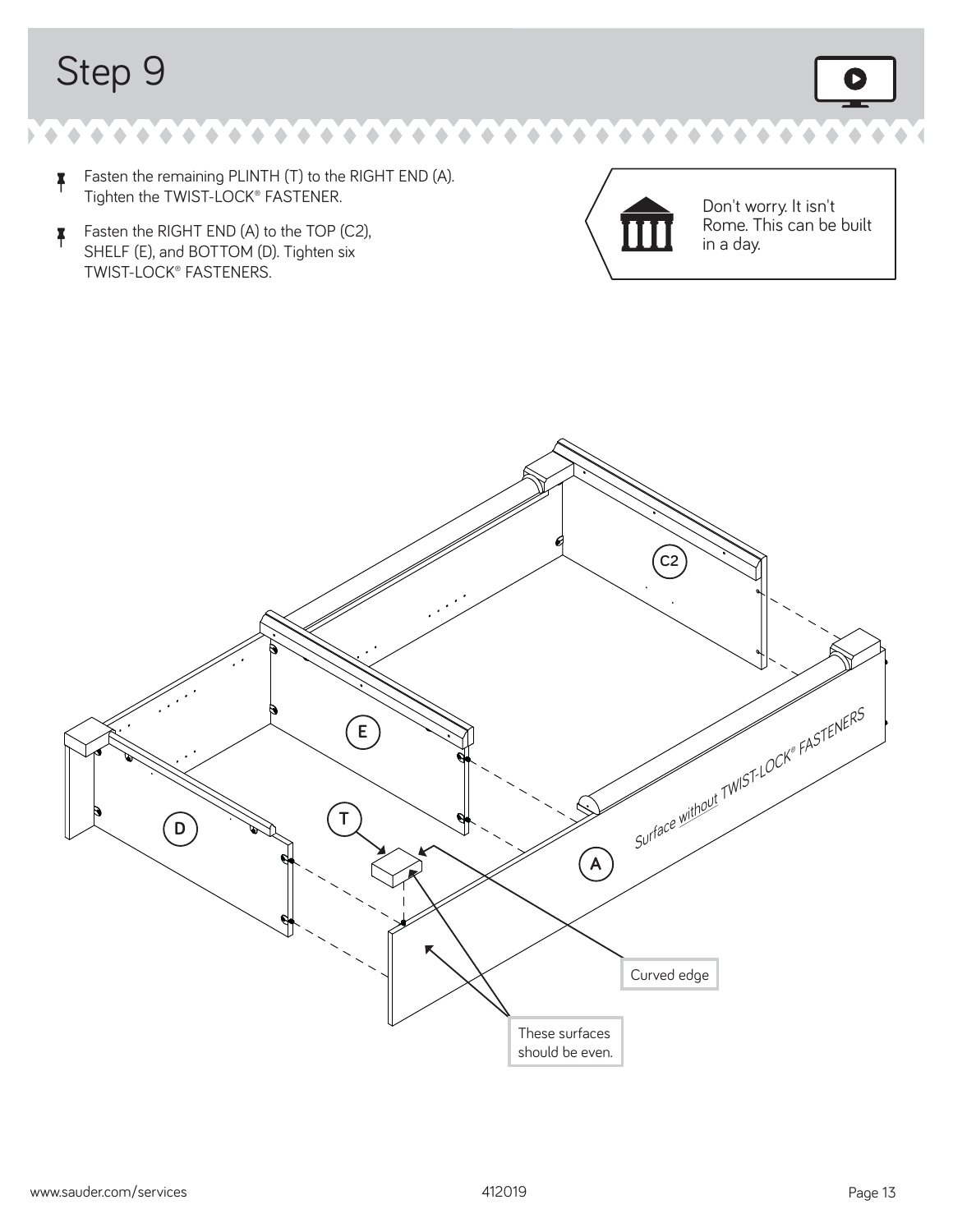$\bullet$  $\blacklozenge$ ۰  $\bullet$  $\bullet$  $\bullet$ ۰

- $\uparrow$  Fasten the BACK SKIRT (K) to the SKIRT (J). Use four BROWN 1" FLAT HEAD SCREWS (12S).
- **F** Fasten two TIE PLATES (3G) to the BACK SKIRT  $(K)$ and four TIE PLATES (3G) to the VALANCE (S). Use six BLACK 9/16" LARGE HEAD SCREWS (1S).

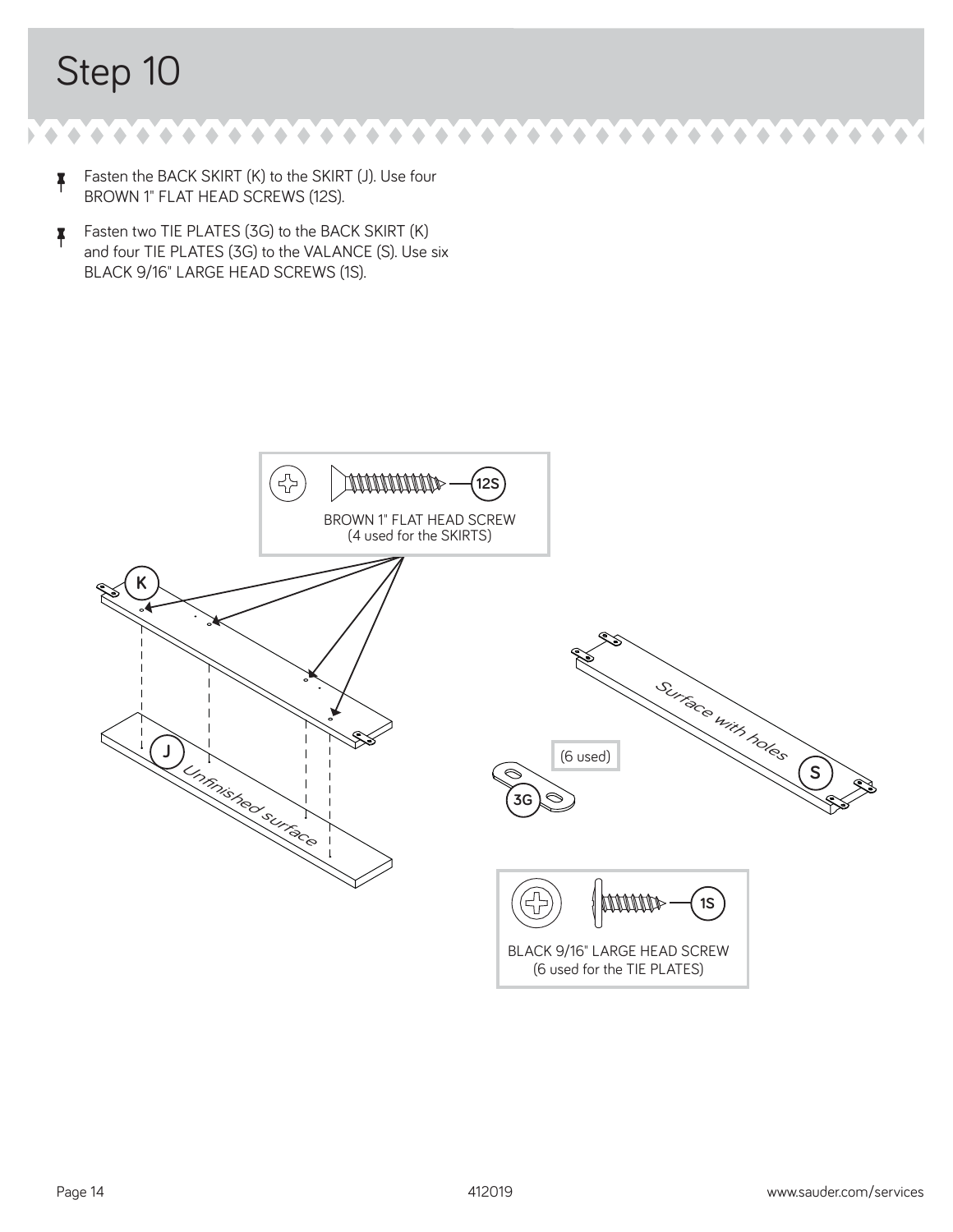- $\uparrow$  Carefully turn your unit over onto its front edges.
- **F** Fasten the BACK SKIRT (K) to the lower PLINTHS (T). Use two BLACK 9/16" LARGE HEAD SCREWS (1S).
- Fasten the METAL BRACKETS (2G) to the BOTTOM (D) and BACK SKIRT (K). Use four BLACK 9/16" LARGE HEAD SCREWS (1S).
- <sup>å</sup> Fasten the VALANCE (S) to the PLINTHS (T). Use four BLACK 9/16" LARGE HEAD SCREWS (1S).

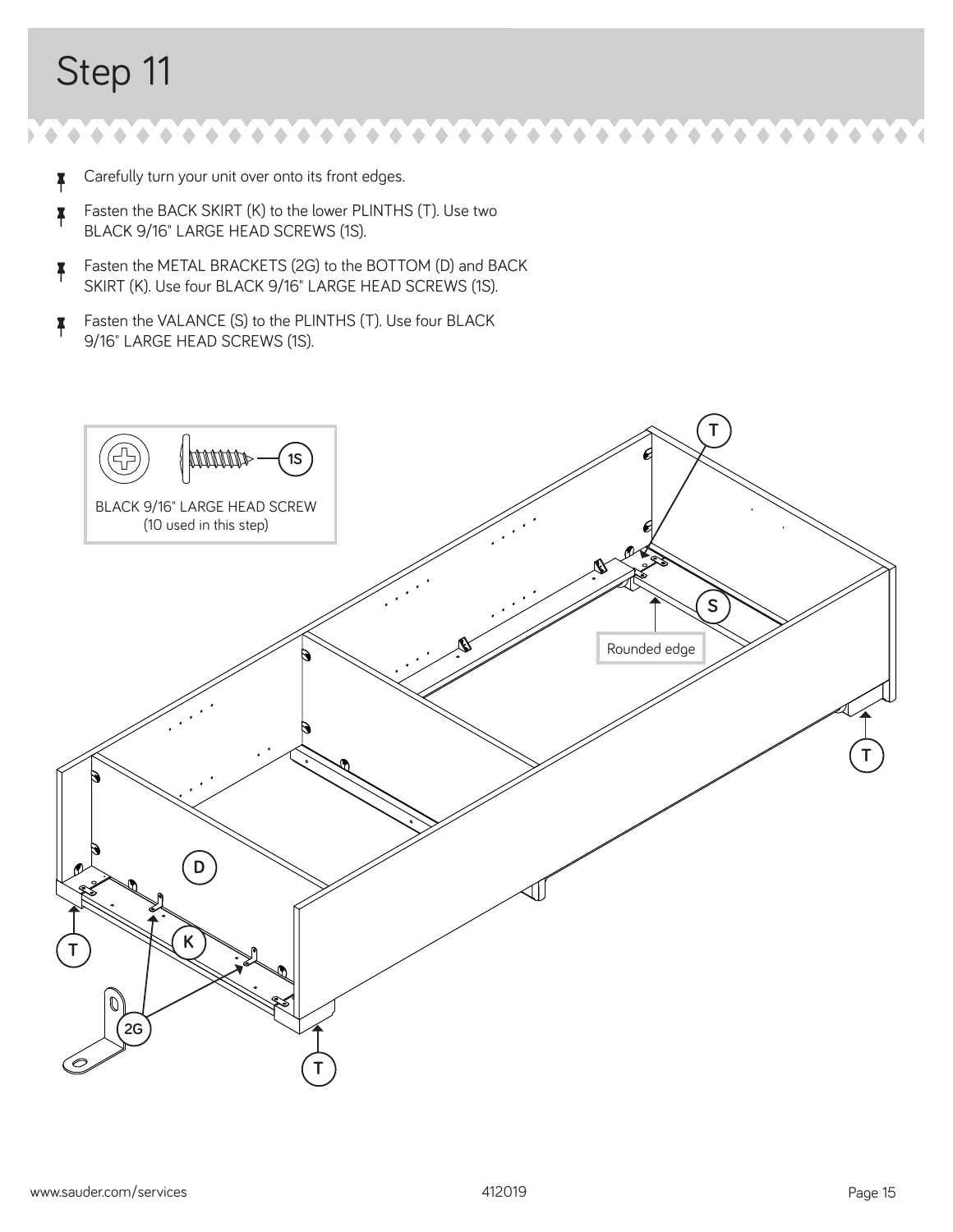- $\uparrow$  Unfold the BACK (F) and lay it over your unit.
- <sup>å</sup> Make equal margins along all four edges of the BACK (F). Push on opposite corners of your unit if needed to make it "square".
- **F** Fasten the BACK (F) to your unit using the NAILS (1N).
- NOTE: Be sure to tap NAILS into the holes that line up over the SHELF (E).
- NOTE: Perforations have been provided for access through the BACK. Carefully cut out the holes needed.



Do not stand the unit upright without the BACK fastened. The unit may collapse.



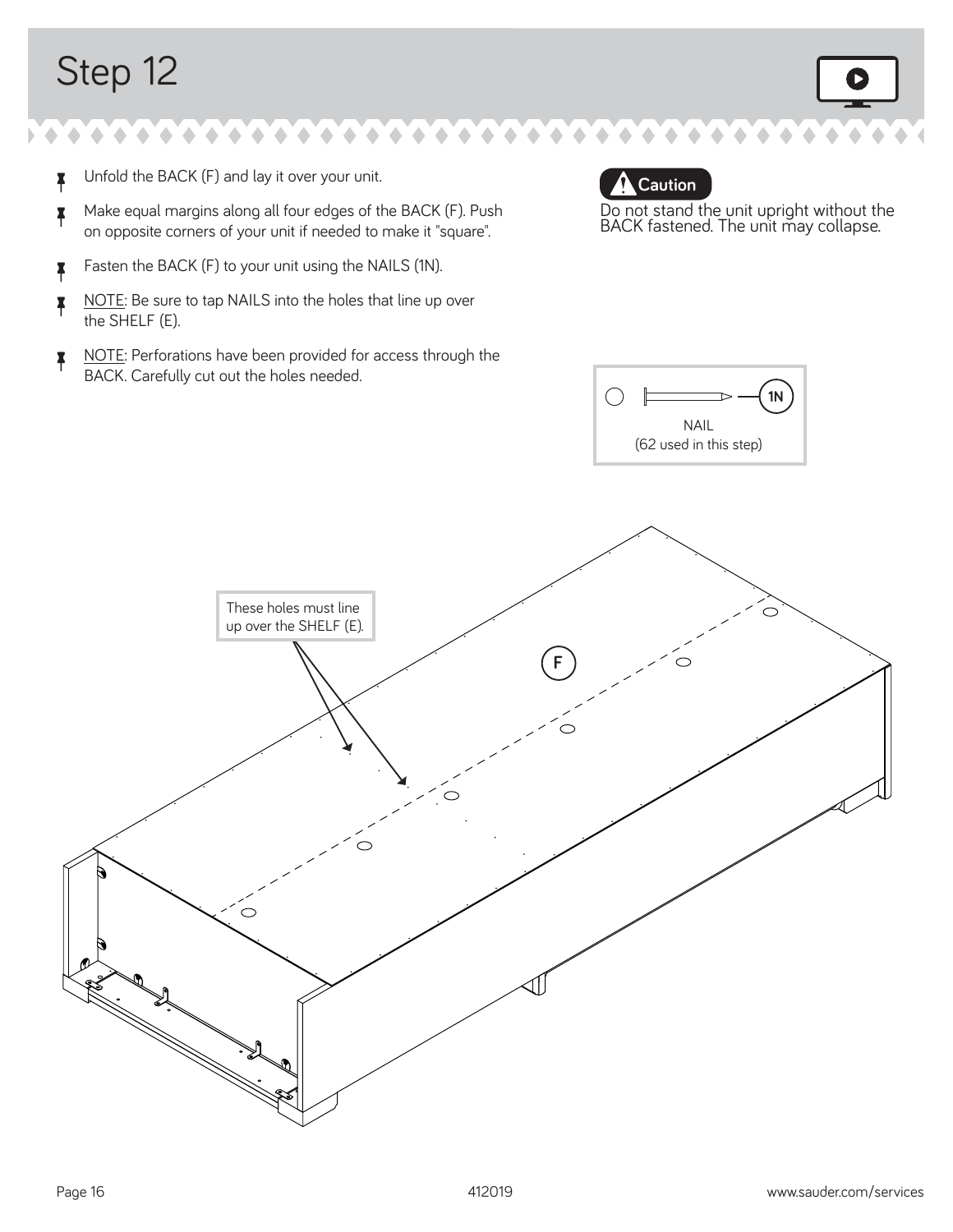$\bullet$   $\bullet$   $\bullet$  $\hat{\phantom{a}}$  $\bullet$  $\blacklozenge$  $\begin{array}{c} \bullet \\ \bullet \end{array}$  $\blacklozenge$ ۰ ۰

<sup>å</sup> Fasten the HINGES (13H) to the DOORS (G). Use eight BLACK 1/2" FLAT HEAD SCREWS (11S).

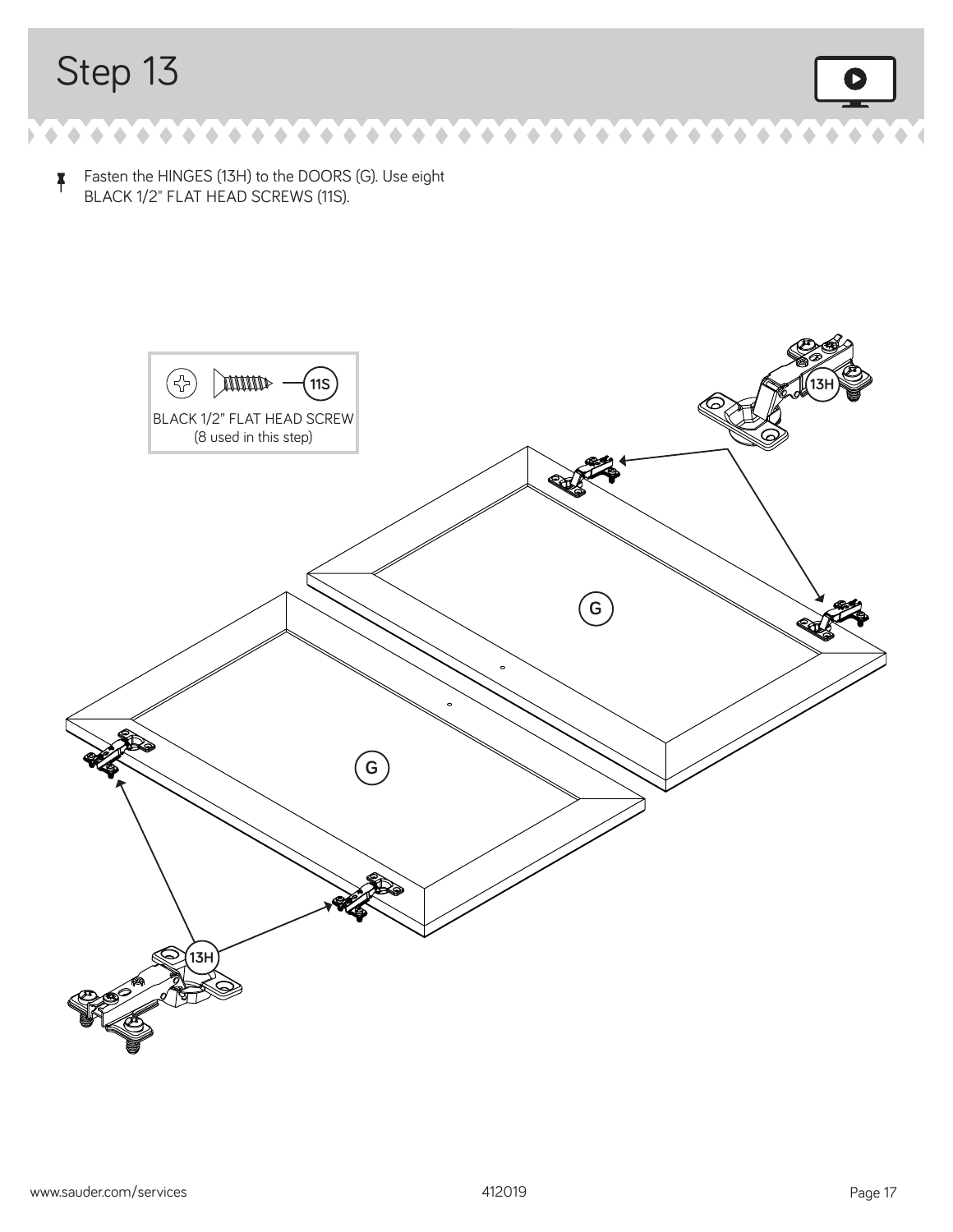- **z** Carefully stand your unit upright.
- Before fastening the DOOR to your unit, be sure the mounting screw is against the stops as shown in the right diagram. If it isn't, loosen the mounting screw to slide it against the stops. Then tighten the mounting screw.
- <sup>å</sup> Fasten a DOOR (G) to the LEFT END (B) as shown in the lower diagram. Use the screws in the HINGES. You should start each SCREW a few turns before completely tightening any of them.
- <sup>å</sup> Fasten a KNOB (33K) to the DOOR (G). Use a BLACK 1-1/8" MACHINE SCREW (21S).
- **A** Repeat this step for the other door.
- $\uparrow$  See the next step for DOOR adjustments.

Mounting screw **Hinge**  $\mathcal{O}$ **B** O  $\mathbb{R}^2$ **33K G**  $\mathbb{R}^2$  ${\cal O}$ **MMMMMM(21S) MMMM** BLACK 1-1/8" MACHINE SCREW (2 used in this step)

Stop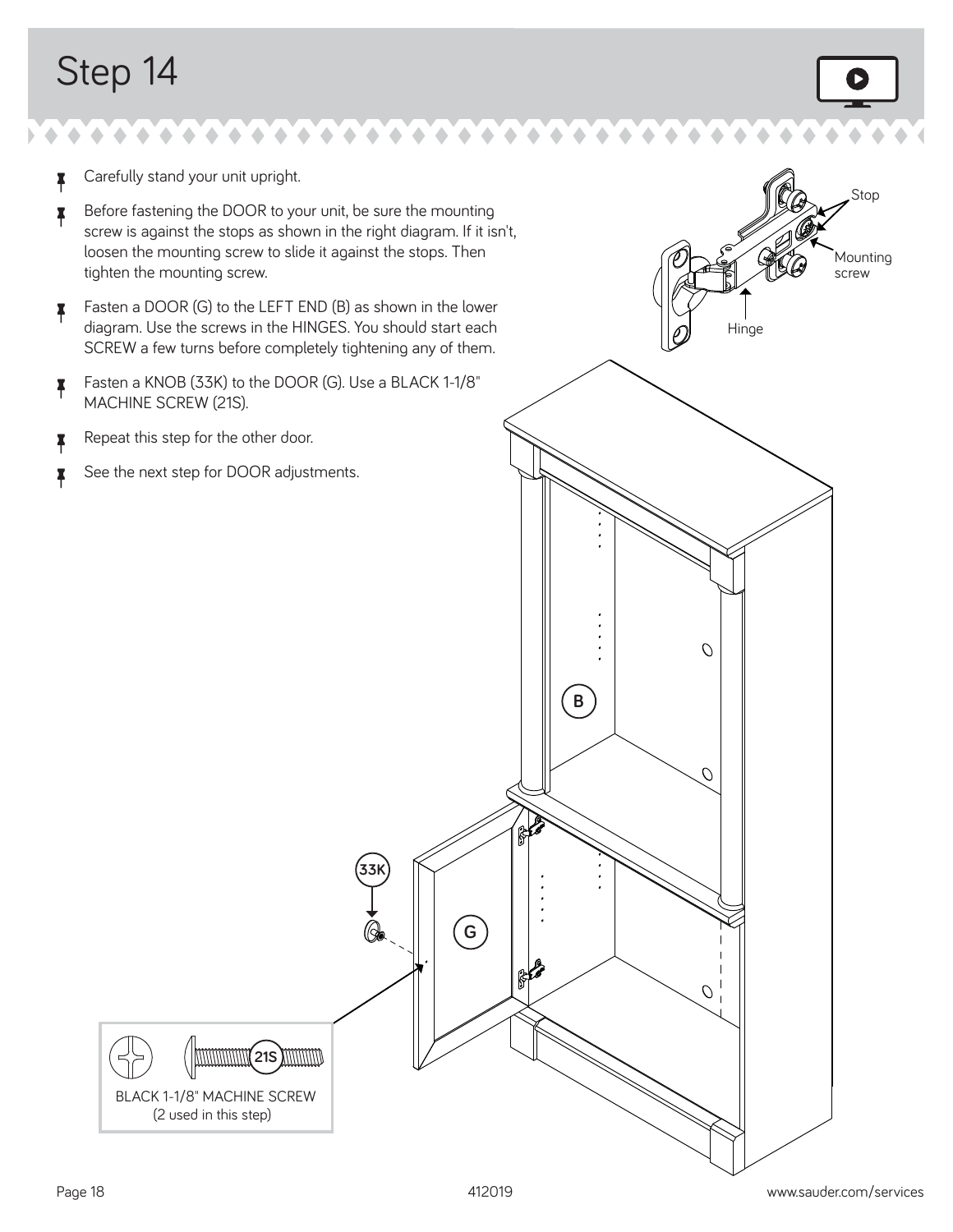- **\*** Refer to the enlarged diagram to identify the parts on the HINGES.
- The DOORS may need some adjustments. Follow the text below to make needed adjustments.
- **B** DOOR ADJUSTMENTS:

Adjusting screw (horizontal)

- <sup>å</sup> To adjust the DOORS from side to side (horizontal), turn the adjusting screw in or out.
- $\uparrow$  To adjust the DOORS up and down (vertical), loosen both vertical adjustment screws. Move the DOORS up or down to the desired location. Tighten the screws after making adjustments.
- To adjust the DOORS in or out (depth), loosen the mounting screw one turn and move the DOORS in or out, as needed. Tighten the mounting screw after making adjustments.

(vertical adjustment)

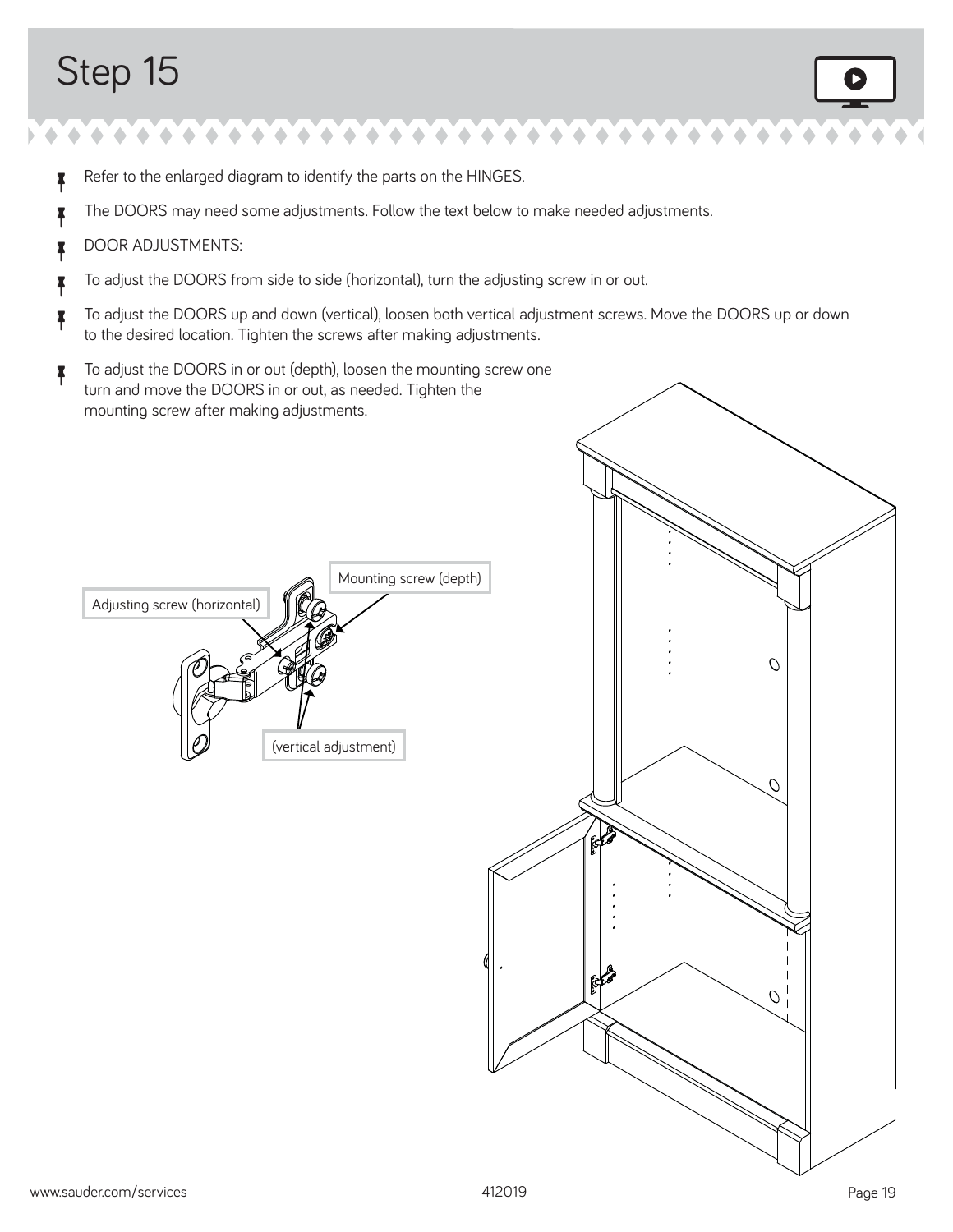$\blacklozenge$  $\bullet\bullet\bullet\bullet$  $\blacklozenge$  $\bullet$  $\triangle$ 

- <sup>å</sup> Push two DOOR STOPS (4I) into the holes in the LOWER ADJUSTABLE SHELF (I).
- **A** Slide the ADJUSTABLE SHELF MOLDING (Q) onto the notched edge of the SHELF (H).
- <sup>å</sup> \*U.S. Patent No. 5,499,886



Almost time to celebrate! With a nap.

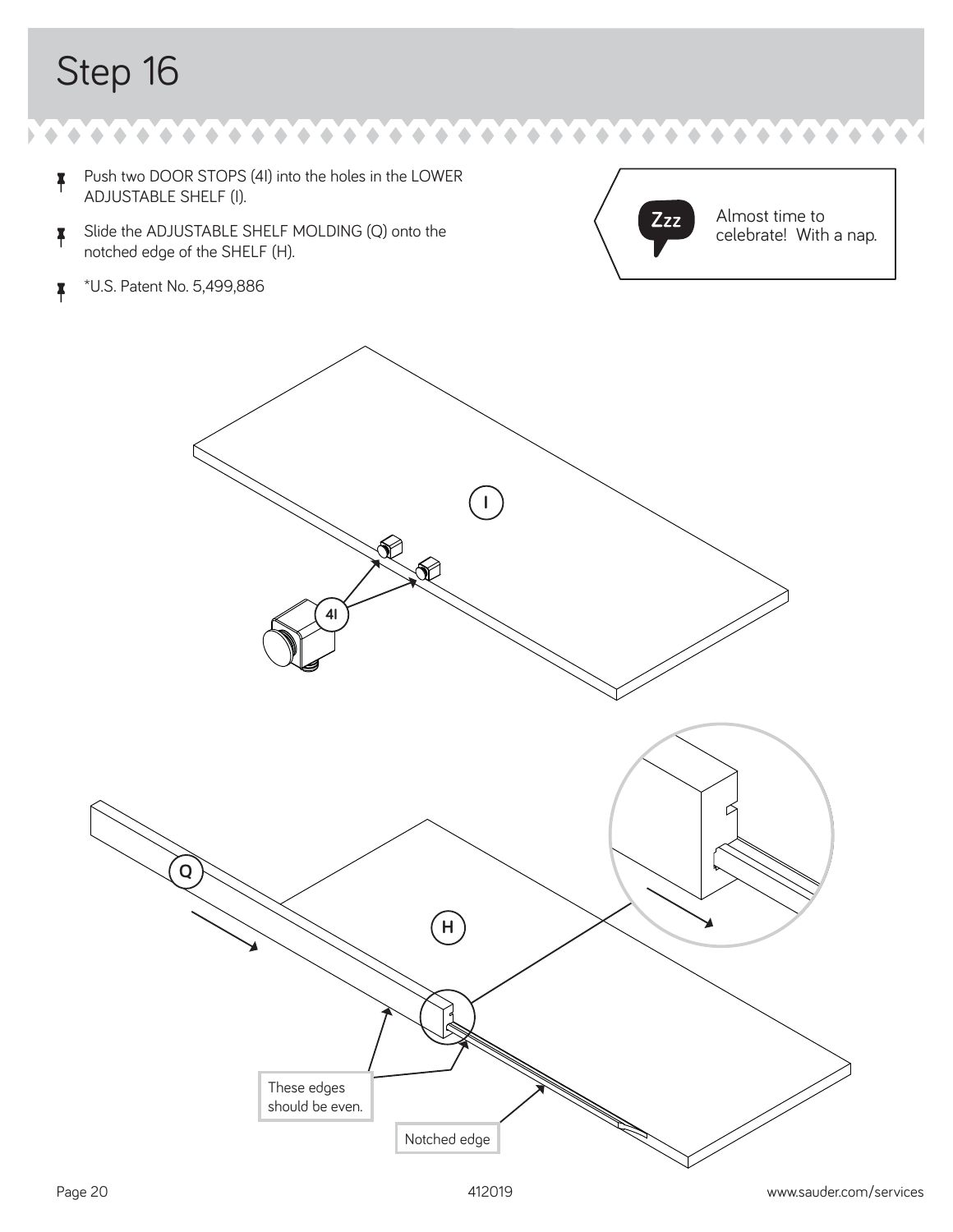- <sup>7</sup> Position your unit in its final location. We recommend using the SAFETY STRAP (60M) for added stability.
- <sup>7</sup> NOTE: Do not turn the SAFETY DRYWALL ANCHOR (61M) into a wall stud. If you prefer to fasten the SAFETY STRAP (60M) to a wall stud, go to your local hardware store for proper hardware.
- å INSTALLATION INSTRUCTIONS: (Also available at www.yl-anchors.com)
	- 1. Insert the SAFETY DRYWALL ANCHOR (61M) through the WASHER (13M) and one end of the SAFETY STRAP (60M).
	- 2. Using a Phillips screwdriver or a hand drill, press the screw slightly onto the drywall.
	- 3. Apply pressure; turn the screw until a pilot hole is made and the nylon sheath slips through.
	- 4. Turn the screw until it is flush against the wall and you feel a firm resistance.
	- 5. Continue to turn until the screw starts spinning freely.
- **7** Carefully cut out the perforated hole in the BACK. Insert the other end of the SAFETY STRAP (60M) through this hole, then use a BLACK 9/16" LARGE HEAD SCREW (1S) through the SAFETY STRAP and into the pre-drilled hole in the underside of the TOP.
- **A** NOTE: Before moving your unit to a different location, unscrew the SAFETY DRYWALL ANCHOR (61M) from your wall. The nylon sheath will remain behind your wall.

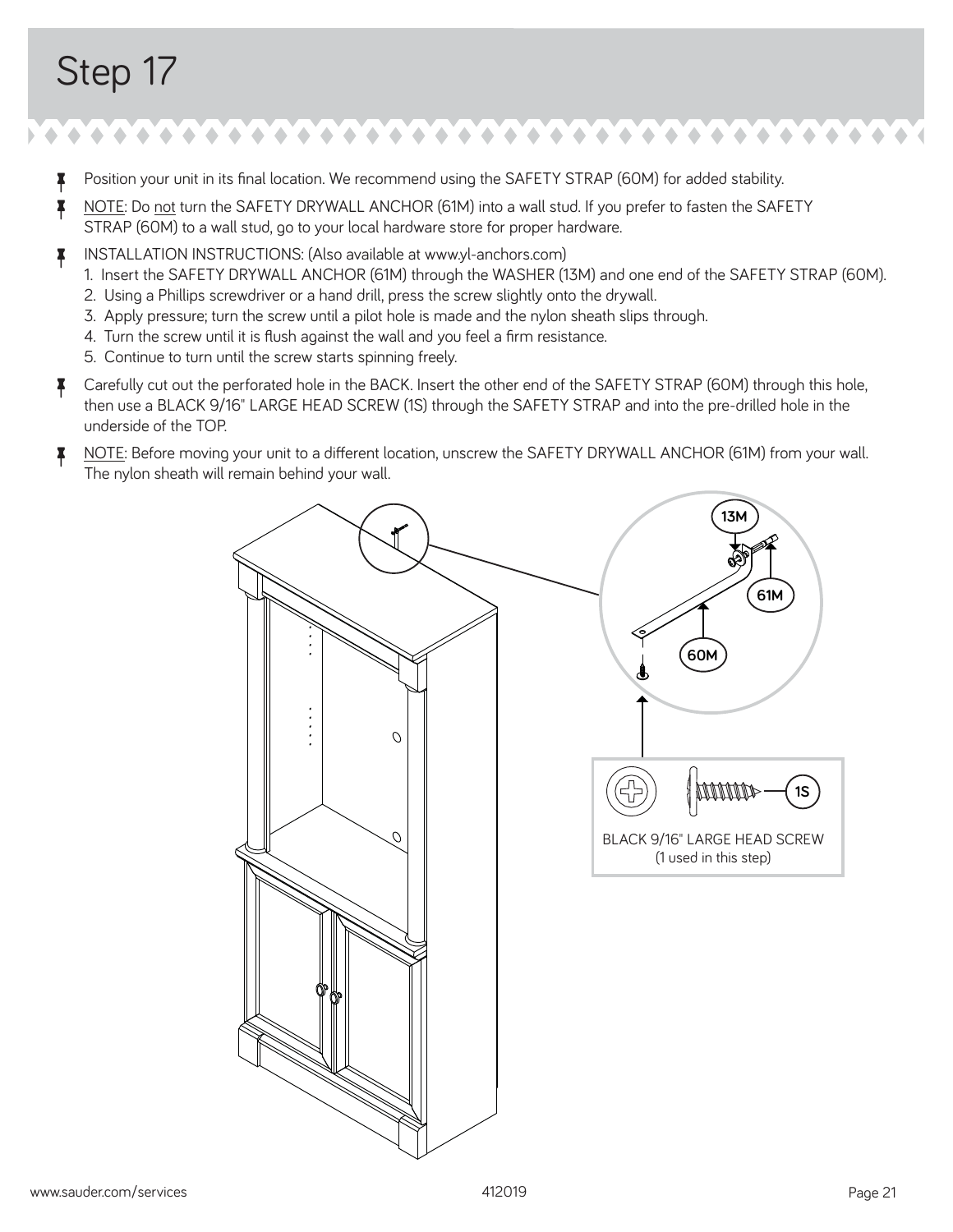۰ ۰  $\triangle$ ۰

- <sup>å</sup> Push the RUBBER SLEEVES (2R) over the METAL PINS (1R). Insert the METAL PINS into the hole locations of your choice in the ENDS (A and B). Set the ADJUSTABLE SHELVES (H and I) onto the METAL PINS.
- **4** Center a SCREW COVER (21P) over the head of each SCREW and press firmly.
- $\uparrow$  This completes assembly. Clean with your favorite furniture polish or a damp cloth. Wipe dry.
- And to celebrate, why not share your success story?



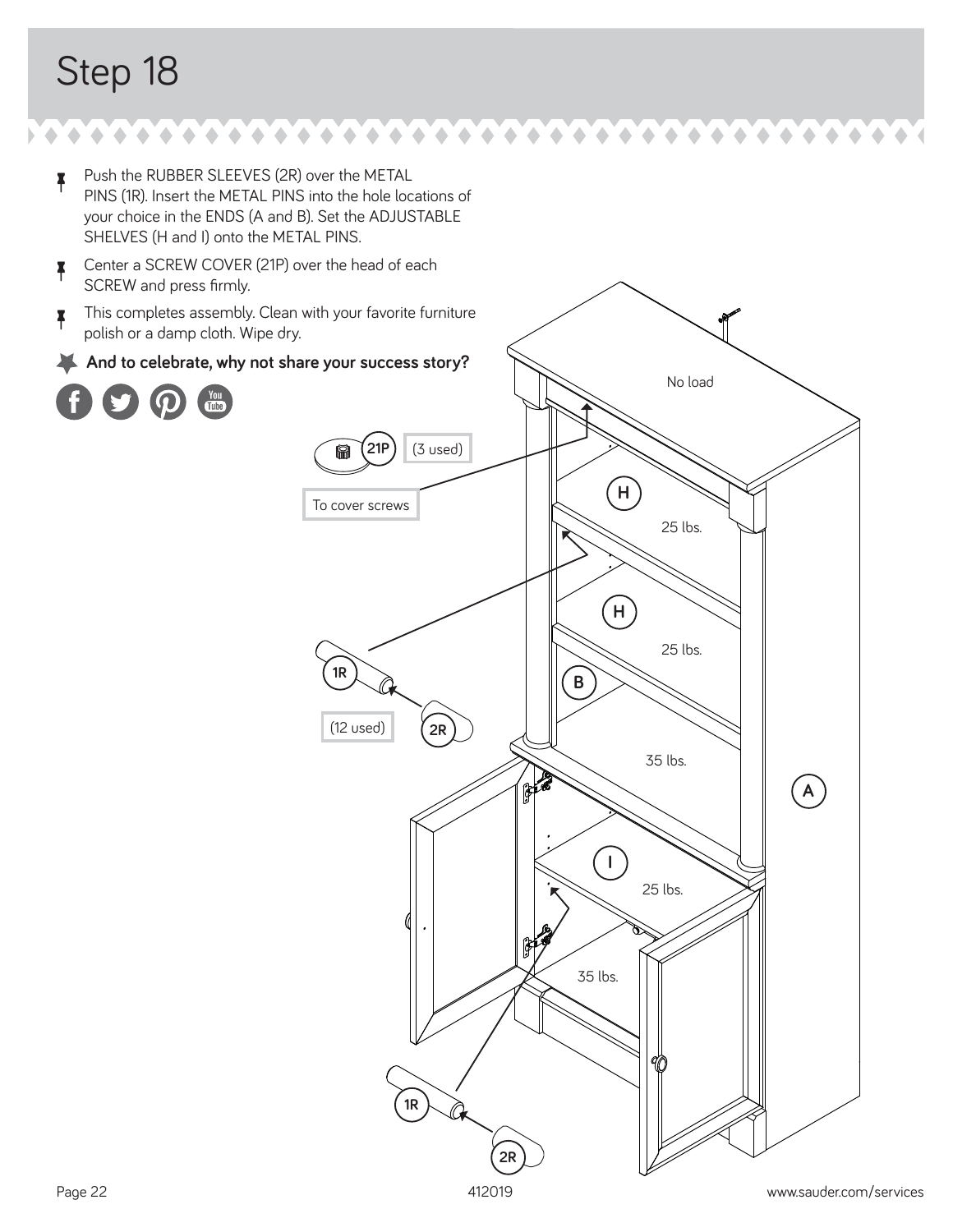### Modèle 412019 Bibliothèque avec portes

Utilisez les instructions d'assemblage en français avec les schémas étape par étape du manuel d'instruction en anglais. Chaque étape en français correspond à la même étape en anglais. La pièce devant être attachée à l'élément est représentée en gris sur les schémas de chaque étape pour plus de précision. Comparer la "Liste de pièces" ci-dessous avec la "PART IDENTIFICATION" du manuel en anglais pour vous familiariser avec les pièces avant l'assemblage.

#### **REMARQUE :** CE MANUEL D'INSTRUCTIONS CONTIENT **D'IMPORTANTES** INFORMATIONS RELATIVES À LA SÉCURITÉ. À LIRE ET CONSERVER POUR TOUTE RÉFÉRENCE FUTURE.

#### **NOUS SOMMES LA POUR VOUS AIDER!**

Nous faisons de notre mieux pour nous assurer que votre meuble arrive dans d'excellentes conditions. Nos représentants du service Clientèle sont aimables et prêts à vous aider au cas où une pièce aurait été endommagée ou manquerait (ou si vous aviez besoin d'aide pour l'assemblage). NE RAMENEZ PAS LE MEUBLE AU MAGASIN. Au Canada, composez ce numéro d'appel gratuit:

#### **1-800-523-3987 Du lundi au vendredi, de 9 heures du matin à 5:30 heures du soir (horaire Côte Est) (sauf jours fériés)**

Si une pièce a besoin d'être remplacée, la pièce de remplacement sera envoyée dans les 48 heures. (Sauf week-ends et jours fériés)

A l'usage exclusif du Canada Noter la date d'achat de cet élément et conserver le livret pour future référence. Pour contacter Sauder en ce qui concerne cet élément, faire référence au numéro de lot et numéro de modèle en appelant notre numéro sans frais.

**THE SAUDER** 

Lot nº : \_\_\_\_\_\_\_\_\_\_\_\_

Date de l'achat: \_\_\_\_\_\_\_\_\_\_\_\_

| <b>LISTE DE PIÈCES</b><br><b>DESCRIPTION</b><br><b>QUANTITÉ</b><br><b>REFERENCE</b>                                           |  |                                                    | <b>LISTE DE PIÈCES</b><br><b>DESCRIPTION</b><br><b>OUANTITÉ</b><br>REFERENCE |                                                                                                                                   |  |                                                                                                                                                                                                                                                                                |  |
|-------------------------------------------------------------------------------------------------------------------------------|--|----------------------------------------------------|------------------------------------------------------------------------------|-----------------------------------------------------------------------------------------------------------------------------------|--|--------------------------------------------------------------------------------------------------------------------------------------------------------------------------------------------------------------------------------------------------------------------------------|--|
| A<br>B<br>C <sub>2</sub><br>D<br>F<br>F<br>G<br>Н<br>J<br>K<br>$\mathbf{L}$<br>М<br>N<br>O<br>P<br>O<br>R<br>S<br>Τ<br>$\cup$ |  | <b>TABLETTE RÉGLABLE</b><br>MOULURE DE LA TABLETTE |                                                                              | 7F<br>2G<br>3G<br>5G<br>$1\overline{3}H$<br>41<br>1 <sup>N</sup><br>21P<br>1R<br>2R<br>1S<br>10 <sub>S</sub><br>11S<br>12S<br>21S |  | Localiser cette SANGLE DE SÉCURITÉ (60M)<br>à utiliser ultérieurement dans l'assemblage.<br>Ne pas les jeter accidentellement.<br>61M DISPOSITIF DE SÉCURITÉ<br>MANCHON EN CAOUTCHOUC12<br>VIS NOIRE TÊTE LARGE 14 mm 29<br>VIS ARGENTÉE TÊTE<br>VIS MARRON TÊTE PLATE 25 mm 8 |  |
|                                                                                                                               |  |                                                    |                                                                              |                                                                                                                                   |  |                                                                                                                                                                                                                                                                                |  |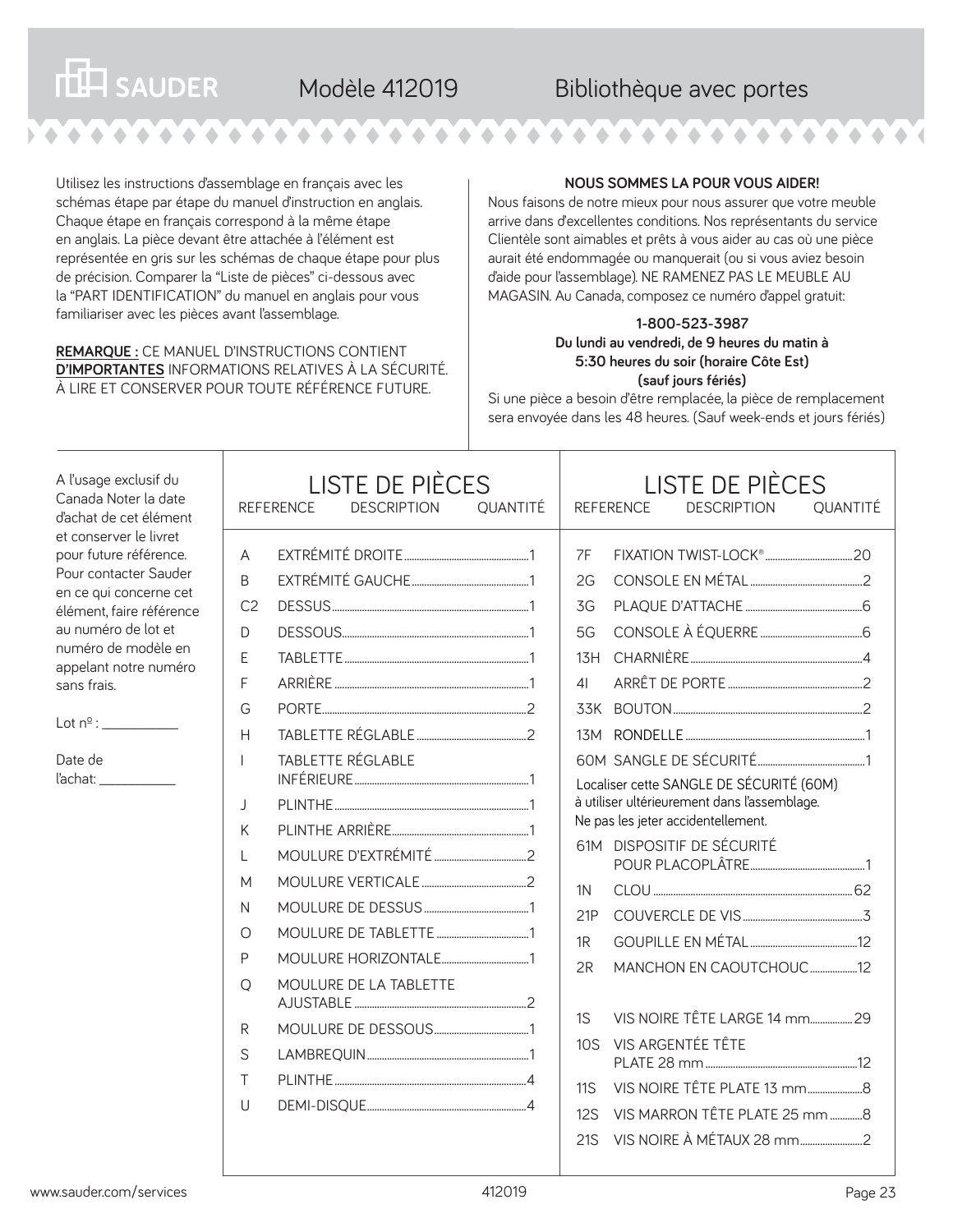| ÉTAPE 1                                                                                                                                                                                               | ÉTAPE 7                                                                                                                                                                                                                          |  |  |
|-------------------------------------------------------------------------------------------------------------------------------------------------------------------------------------------------------|----------------------------------------------------------------------------------------------------------------------------------------------------------------------------------------------------------------------------------|--|--|
| Ne pas serrer les FIXATIONS TWIST-LOCK® à cette étape.                                                                                                                                                | Fixer la MOULURE HORIZONTALE (P) à la MOULURE DE<br>TABLETTE (O). Utiliser trois VIS ARGENTÉES TÊTE                                                                                                                              |  |  |
| Assembler l'élément sur un sol à moquette ou sur le carton vide<br>pour éviter d'endommager l'élément ou le sol.                                                                                      | PLATE 28 mm (10S).                                                                                                                                                                                                               |  |  |
| Pour commencer l'assemblage, enfoncer une FIXATION<br>TWIST-LOCK® SAUDER (7F) dans les gros trous dans les<br>EXTRÉMITÉS (A et B), le DESSOUS (D) et la TABLETTE (E).                                 | Fixer la MOULURE DE TABLETTE (O) à la TABLETTE (E). Serrer<br>deux FIXATIONS TWIST-LOCK®.                                                                                                                                        |  |  |
|                                                                                                                                                                                                       | <b>ÉTAPE 8</b>                                                                                                                                                                                                                   |  |  |
| <b>ÉTAPE 2</b>                                                                                                                                                                                        | Fixer la MOULURE DE DESSUS (N) au DESSUS (C2) comme                                                                                                                                                                              |  |  |
| Utilisation de la FIXATION TWIST-LOCK® SAUDER                                                                                                                                                         | l'indique le schéma du haut. Utiliser trois VIS ARGENTÉES TÊTE<br>PLATE 28 mm (10S).                                                                                                                                             |  |  |
| 1. Insérer l'extrémité filetée de la FIXATION dans le trou de la<br>pièce attenante.                                                                                                                  | Fixer l'EXTRÉMITÉ GAUCHE (B) au DESSUS (C2). Serrer deux<br>FIXATIONS TWIST-LOCK®.                                                                                                                                               |  |  |
| REMARQUE : L'extrémité filetée de la FIXATION doit rester<br>complètement insérée dans le trou de la pièce attenante lorsque<br>l'on bloque la FIXATION.                                              | Fixer la TABLETTE (E), la PLINTHE (T) et le DESSOUS (D) à<br>l'EXTRÉMITÉ GAUCHE (B). Serrer cinq FIXATIONS<br>TWIST-LOCK®.<br>Fixer la MOULURE DE DESSOUS (R) au DESSOUS (D). Serrer<br>deux FIXATIONS TWIST-LOCK <sup>®</sup> . |  |  |
| 2. Bien serrer la FIXATION à l'aide d'un tournevis Phillips.<br>Fixer deux PLINTHES (T) aux EXTRÉMITÉS (A et B). Serrer deux<br>FIXATIONS TWIST-LOCK®.                                                |                                                                                                                                                                                                                                  |  |  |
|                                                                                                                                                                                                       |                                                                                                                                                                                                                                  |  |  |
| <b>ÉTAPE 3</b>                                                                                                                                                                                        | <b>ÉTAPE 9</b>                                                                                                                                                                                                                   |  |  |
| Fixer six CONSOLES À ÉQUERRE (5G) aux MOULURES                                                                                                                                                        | Fixer l'autre PLINTHE (T) à l'EXTRÉMITÉ DROITE (A). Serrer la<br>FIXATION TWIST-LOCK <sup>®</sup> .                                                                                                                              |  |  |
| D'EXTRÉMITÉ (L). Utiliser six VIS NOIRES TÊTE LARGE<br>14 mm (1S).                                                                                                                                    | Fixer l'EXTRÉMITÉ DROITE (A) au DESSUS (C2), à la TABLETTE (E)<br>et au DESSOUS (D). Serrer six FIXATIONS TWIST-LOCK®.                                                                                                           |  |  |
| REMARQUE: S'assurer que les chants des CONSOLES À<br>ÉQUERRE sont à fleur des chants des MOULURES.                                                                                                    |                                                                                                                                                                                                                                  |  |  |
|                                                                                                                                                                                                       | <b>ÉTAPE 10</b>                                                                                                                                                                                                                  |  |  |
| ÉTAPE 4                                                                                                                                                                                               | Fixer la PLINTHE ARRIÈRE (K) sur la PLINTHE (J). Utiliser quatre<br>VIS MARRON TÊTE PLATE 25 mm (12S).                                                                                                                           |  |  |
| Fixer les MOULURES D'EXTRÉMITÉ (L) aux EXTRÉMITÉS (A et B).<br>Utiliser six VIS NOIRES TÊTE LARGE 14 mm (1S).                                                                                         | Fixer deux PLAQUES D'ATTACHE (3G) sur la PLINTHE ARRIÈRE (K)<br>et quatre PLAQUES D'ATTACHE (3G) sur le LAMBREQUIN (S). Utiliser                                                                                                 |  |  |
|                                                                                                                                                                                                       | six VIS NOIRES TÊTE LARGE 14 mm (1S).                                                                                                                                                                                            |  |  |
| ÉTAPE 5                                                                                                                                                                                               | ÉTAPE 11                                                                                                                                                                                                                         |  |  |
| Fixer deux DEMI-DISQUES (U) à une MOULURE VERTICALE (M).<br>Utiliser deux VIS MARRON TÊTE PLATE 25 mm (12S).                                                                                          | Avec précaution, retourner l'élément sur ses chants avant.                                                                                                                                                                       |  |  |
| Répéter cette étape pour les autres DEMI-DISQUES et l'autre<br>MOULURE VERTICALE.                                                                                                                     | Fixer la PLINTHE ARRIÈRE (K) sur les PLINTHES inférieures (T).<br>Utiliser deux VIS NOIRES TÊTE LARGE 14 mm (1S).                                                                                                                |  |  |
|                                                                                                                                                                                                       | Fixer les CONSOLES EN MÉTAL (2G) sur le DESSOUS (D) et la                                                                                                                                                                        |  |  |
| ÉTAPE <sub>6</sub>                                                                                                                                                                                    | PLINTHE ARRIÈRE (K). Utiliser quatre VIS NOIRES TÊTE<br>LARGE 14 mm (1S).                                                                                                                                                        |  |  |
| Fixer les MOULURES VERTICALES (M) aux MOULURES<br>D'EXTRÉMITÉ (L). Utiliser six VIS ARGENTÉES TÊTE<br>PLATE 28 mm (10S).                                                                              | Fixer le LAMBREQUIN (S) sur les PLINTHES (T). Utiliser quatre<br>VIS NOIRES TÊTE LARGE 14 mm (1S).                                                                                                                               |  |  |
| REMARQUE : S'assurer que le DEMI-DISQUE se trouve contre la<br>PLINTHE (T) avant de serrer toute vis. Les vis doivent se serrer<br>dans la rainure de la MOULURE VERTICALE. Ne pas serrer<br>de trop. |                                                                                                                                                                                                                                  |  |  |
|                                                                                                                                                                                                       |                                                                                                                                                                                                                                  |  |  |
|                                                                                                                                                                                                       |                                                                                                                                                                                                                                  |  |  |
|                                                                                                                                                                                                       |                                                                                                                                                                                                                                  |  |  |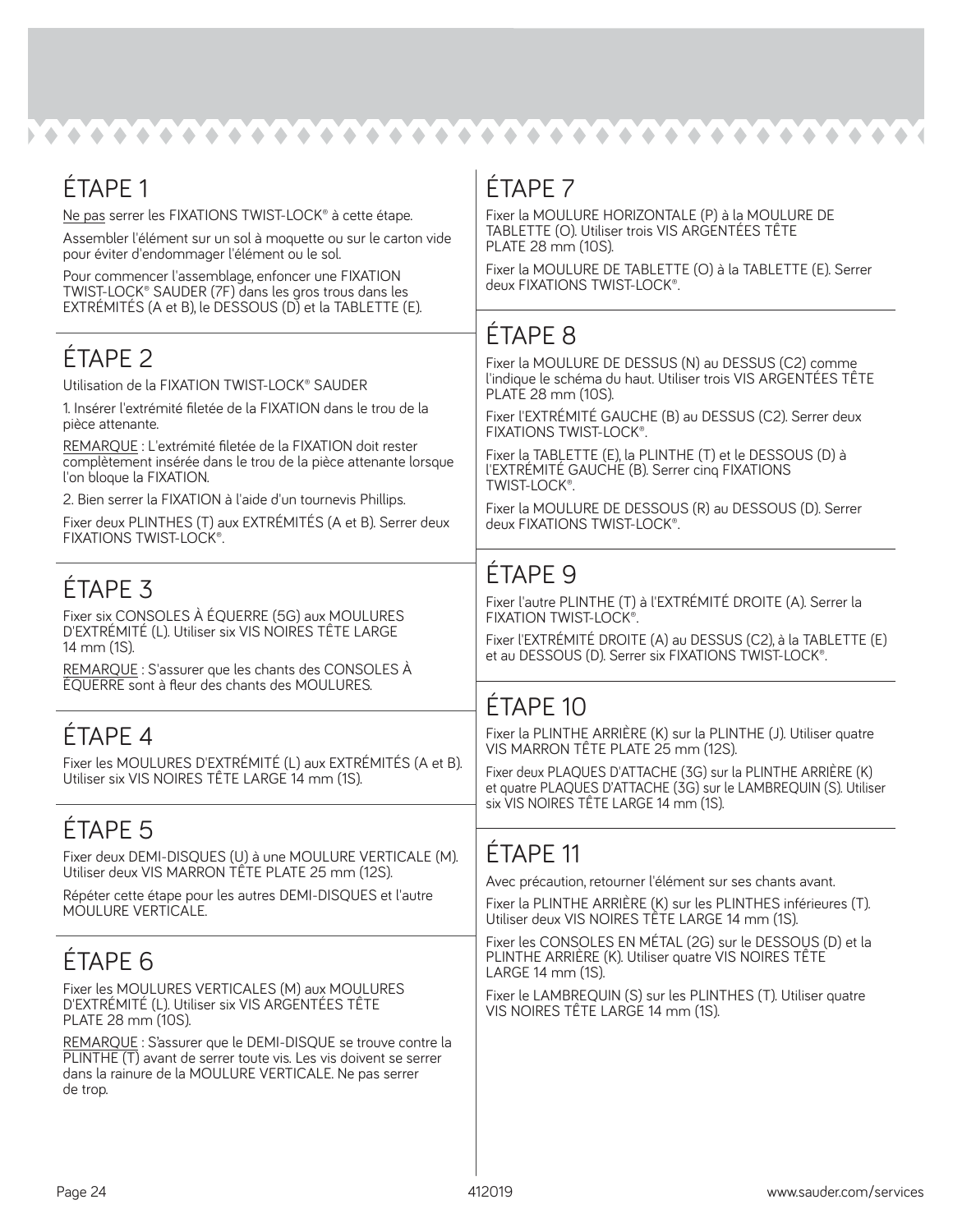## ÉTAPE 12

Attention: Ne pas relever l'élément dans sa position verticale avant d'avoir fixé l'ARRIÈRE. L'élément risque de s'effondrer.

Déplier l'ARRIÈRE (F) et le placer sur l'élément.

Veiller à avoir des marges égales le long des quatre chants de l'ARRIÈRE (F). Si besoin est, enfoncer sur les coins opposés de l'élément pour s'assurer d'être « d'équerre ».

Fixer l'ARRIÈRE (F) à l'élément à l'aide des CLOUS (1N).

REMARQUE : S'assurer de bien enfoncer les CLOUS dans les trous qui sont alignés au-dessus la TABLETTE (E).

REMARQUE : Des lignes perforées ont été prévues pour accéder facilement à l'ARRIÈRE. Découper avec précaution les trous nécessaires.

## ÉTAPE 13

Fixer les CHARNIÈRES (13H) aux PORTES (G). Utiliser huit VIS NOIRES TÊTE PLATE 13 mm (11S).

### ÉTAPE 14

Relever, avec précaution, l'élément dans sa position verticale.

REMARQUE : Il est peut-être nécessaire de desserrer les vis de montage et de réglage pour faire glisser la charnière partiellement hors de la fente avant de la fixer à l'EXTRÉMITÉ. Resserrer la vis avant de monter la CHARNIÈRE à l'EXTRÉMITÉ.

Fixer une PORTE (G) à l'EXTRÉMITÉ GAUCHE (B). Utiliser les vis fournies avec les CHARNIÈRES. Voir l'étape suivante pour réglages.

Fixer un BOUTON (33K) à la PORTE (G). Utiliser une VIS NOIRE À MÉTAUX 28 mm (21S).

Répéter cette étape pour l'autre porte.

## ÉTAPE 15

Consulter le schéma agrandi pour identifier les pièces des CHARNIÈRES.

Il faut peut-être ajuster les PORTES. Suivre les indications cidessous pour ajuster.

RÉGLAGES DES PORTES :

Pour ajuster les PORTES latéralement (horizontalement), tourner la vis de réglage vers l'intérieur ou vers l'extérieur.

Pour ajuster les PORTES de haut en bas (verticalement), desserrer les deux vis de réglage. Déplacer les PORTES verticalement à l'emplacement désiré. Serrer les vis après avoir ajusté.

Pour ajuster les PORTES vers l'intérieur où vers l'extérieur (profondeur), desserrer la vis de montage un tour et déplacer les PORTES vers l'intérieur ou vers l'extérieur. Serrer la vis de montage après avoir ajusté.

## ÉTAPE 16

Enfoncer deux ARRÊTS DE PORTE (4I) dans les trous de la TABLETTE RÉGLABLE INFÉRIEURE (I).

Enfiler la MOULURE DE TABLETTE RÉGLABLE (Q) sur le chant cranté de la TABLETTE (H).

\* Brevet État Unis n° 5,499,886

## ÉTAPE 17

Relever, avec précaution, l'élément dans sa position verticale et placer l'élément dans son emplacement final. Il est recommandé d'utiliser la SANGLE DE SÉCURITÉ (60M) pour stabilité additionnelle.

REMARQUE : Ne pas tourner le DISPOSITIF DE SÉCURITÉ POUR PLACOPLÂTRE (61M) dans un montant mural. Si on préfère fixer la SANGLE DE SÉCURITÉ (60M) à un montant mural, obtenir la visserie appropriée auprès d'une quincaillerie locale.

INSTRUCTIONS D'INSTALLATION : (Également disponible à www. yl-anchors.com)

1. Insérer le DISPOSITIF DE SÉCURITÉ POUR PLACOPLÂTRE (61M) à travers la RONDELLE (13M) et une extrémité de la SANGLE DE SÉCURITÉ (60M).

2. À l'aide d'un tournevis cruciforme ou d'une perceuse à main, visser légèrement la vis contre le placoplâtre.

3. Appliquer une certaine pression ; faire tourner la vis jusqu'à la gaine en nylon glisse à travers.

4. Faire tourner la vis jusqu'à ce qu'elle soit à fleur du mur et qu'une résistance ferme se fasse sentir.

5. Continuer de tourner jusqu'à ce que la vis commence à pivoter librement.

Avec précaution, découper le trou pré-percé dans l'ARRIÈRE. Insérer l'autre extrémité de la SANGLE DE SÉCURITÉ (60M) à travers ce trou, puis utiliser une VIS TÊTE LARGE NOIRE 14 mm (1S) à travers la SANGLE DE SÉCURITÉ et dans le trou pré-percé sur le dessous du DESSUS.

REMARQUE : Avant de déplacer l'unité vers un emplacement différent, dévisser le DISPOSITIF DE SÉCURITÉ POUR PLACOPLÂTRE (61M) du mur. La gaine en nylon restera derrière le mur.

### ÉTAPE 18

Enfoncer les MANCHONS EN CAOUTCHOUC (2R) sur les GOUPILLES EN MÉTAL (1R). Insérer les GOUPILLES EN MÉTAL dans les trous choisis dans les EXTRÉMITÉS (A et B). Poser les TABLETTES RÉGLABLES (H et I) sur les GOUPILLES EN MÉTAL.

Centrer un COUVERCLE DE VIS (21P) sur la tête de chaque VIS et appuyer fermement. Ceci complète l'assemblage. Nettoyer à l'aide d'une encaustique pour meubles ou d'un chiffon humide. Essuyer.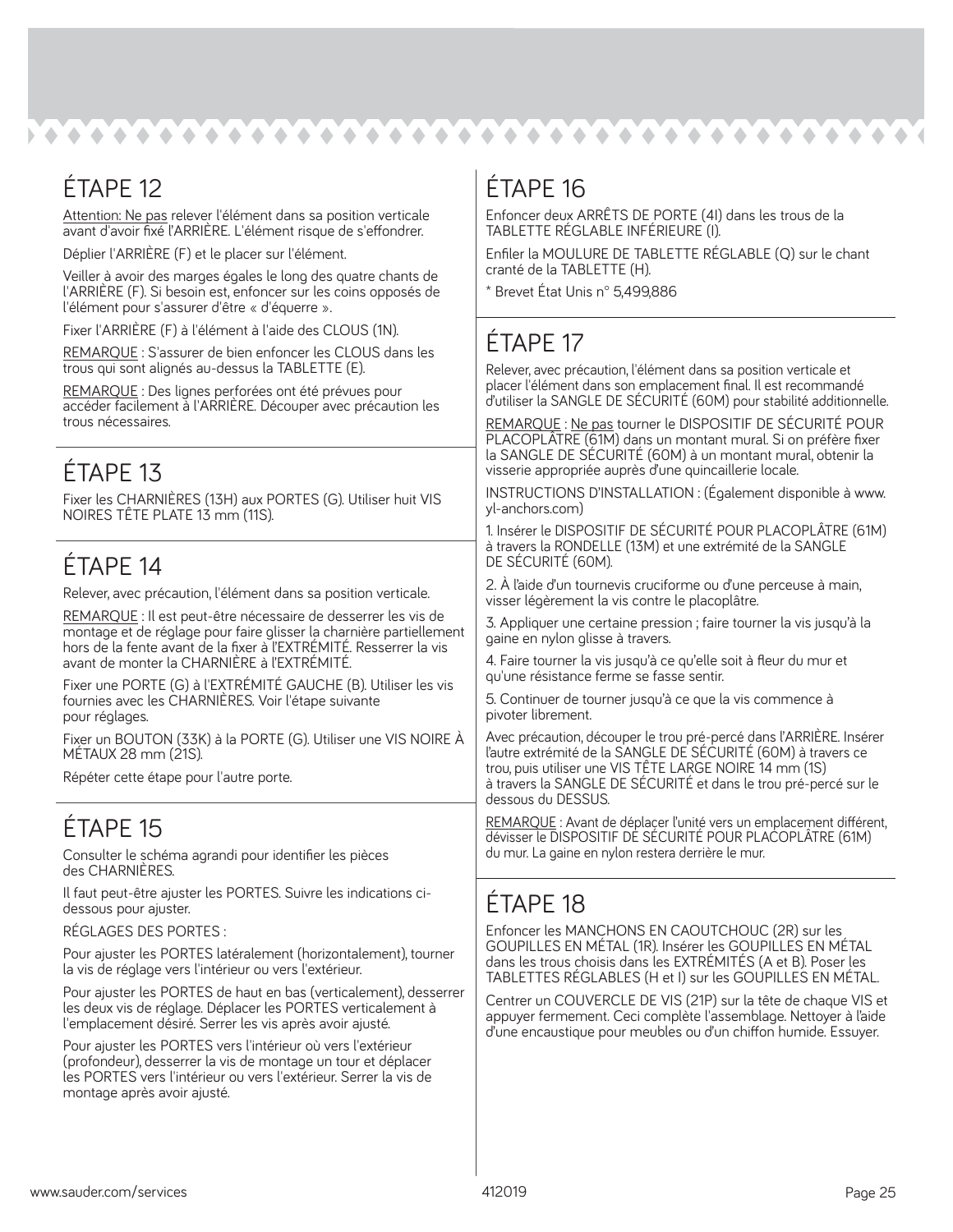Use estas instrucciones de ensamblaje en español junto con las figuras paso-a-paso provistas en el folleto inglés. Cada paso en español corresponde al mismo paso en inglés. Se destacan las figuras de cada paso con una tonalidad oscura para mostrar precisamente cual parte se debe montar a la unidad. Compare la "Lista de Part" abajo con la "Part Identification" en el folleto en inglés para familiarizarse con Las partes de ensamblaje.

**THE SAUDER** 

#### NOTA: ESTE FOLLETO DE INSTRUCCIONES CONTIENE INFORMACIÓN IMPORTANTE SOBRE LA SEGURIDAD. POR FAVOR LEA Y GUÁRDELO PARA REFERENCIA EN EL FUTURO.

#### **ESTAMOS AQUI PARA AYUDAR!**

Tratamos de asegurar que su mueble llega en condición excelente. Nuestros representantes de Servicio al Cliente son amables y listos para ayudarle con servicio rápido y eficiente si una parte está defectuosa o ausente (o si necesita ayuda con el ensamblaje). **NO DEVUELVA LA UNIDAD A LA TIENDA**. Llame este número sin cargo:

#### **1-800-523-3987**

**Lunes a viernes, 9:00 a.m. - 5:30 p.m. Hora oficial del Este (excepto días festivos)**

Si requiere un repuesto de una parte, será enviado dentro de 48 horas (excepto los fines de semana y días festivos)

| A l'usage exclusif du<br>Canada Noter la date                                                                                                                                                                                                   | <b>ITEM</b>                                                         | <b>LISTA DE PARTES</b><br><b>DESCRIPCIÓN</b> | CANTIDAD | <b>ITEM</b>                                   | <b>LISTA DE PARTES</b><br><b>DESCRIPCIÓN</b><br>CANTIDAD                                                                                                      |  |
|-------------------------------------------------------------------------------------------------------------------------------------------------------------------------------------------------------------------------------------------------|---------------------------------------------------------------------|----------------------------------------------|----------|-----------------------------------------------|---------------------------------------------------------------------------------------------------------------------------------------------------------------|--|
| d'achat de cet élément<br>et conserver le livret<br>pour future référence.<br>Pour contacter Sauder<br>en ce qui concerne cet<br>élément, faire référence<br>au numéro de lot et<br>numéro de modèle en<br>appelant notre numéro<br>sans frais. | $\overline{A}$<br>B<br>C <sub>2</sub><br>$\Box$<br>E<br>F<br>G<br>H |                                              |          | 7F<br>2G<br>3G<br>5G<br>13H<br>4 <sub>l</sub> |                                                                                                                                                               |  |
| Lot n <sup>o</sup> :<br>Date de                                                                                                                                                                                                                 | $\overline{1}$<br>$\overline{1}$<br>K<br>L<br>M                     | <b>ESTANTE AJUSTABLE</b>                     |          |                                               | Ubique esta CORREA DE SEGURIDAD de<br>nailon (60M) que más tarde se utilizará en el<br>ensamblaje. No lo tire por accidente.<br>61M ANCLAJE DE SEGURIDAD PARA |  |
|                                                                                                                                                                                                                                                 | N<br>$\circ$<br>P<br>$\Omega$                                       | MOLDURA DE ESTANTE                           |          | 1N<br>21P<br>1R<br>2R                         |                                                                                                                                                               |  |
|                                                                                                                                                                                                                                                 | R<br>S<br>$\top$<br>$\cup$                                          |                                              |          | 1S<br>10S<br><b>11S</b><br>12S<br><b>21S</b>  | TORNILLO NEGRO DE CABEZA<br>TORNILLO PLATEADO DE CABEZA<br>TORNILLO NEGRO DE CABEZA<br>TORNILLO MARRÓN DE CABEZA<br>TORNILLO NEGRO PARA METAL                 |  |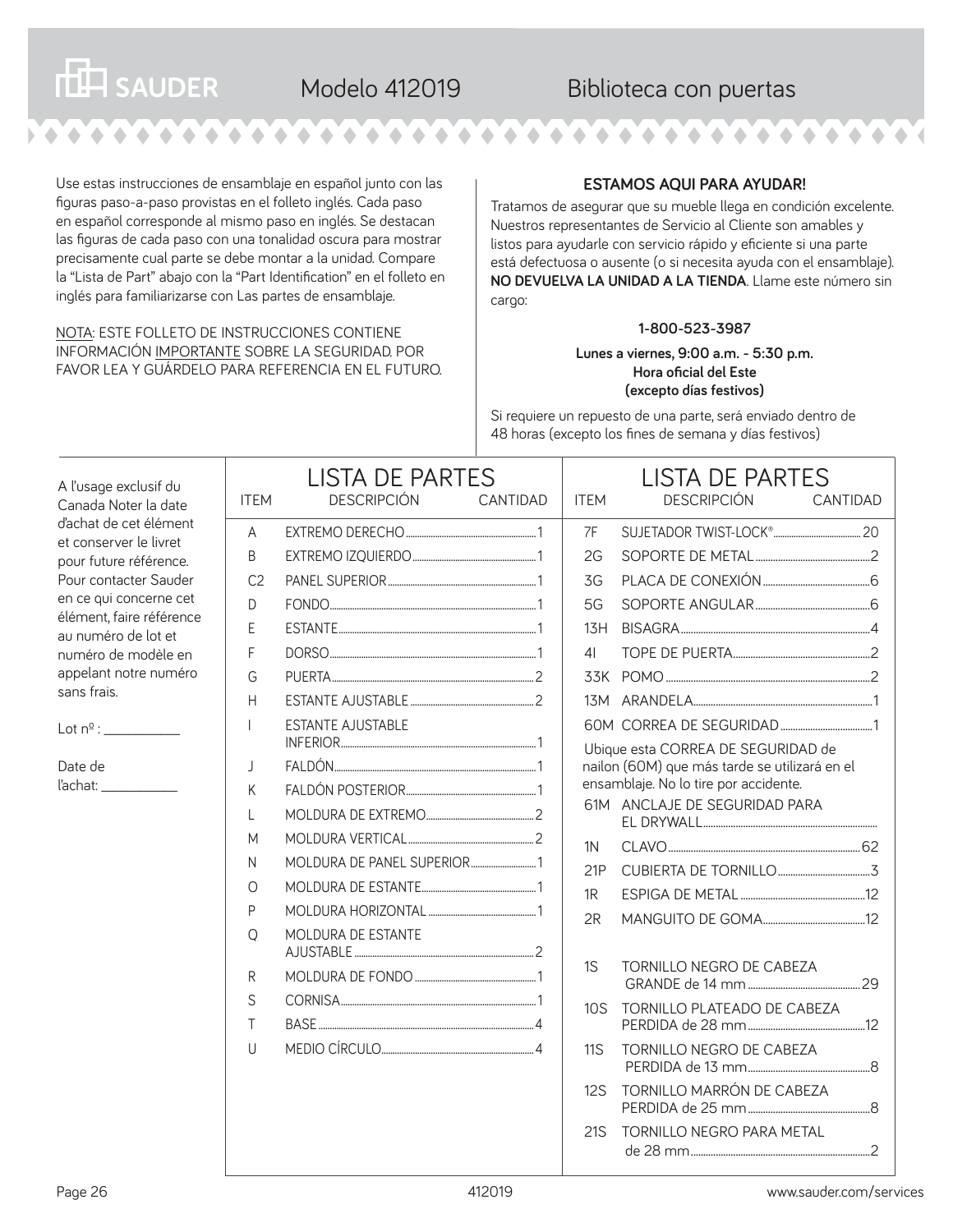kata tana tana tana tana tana tana tan

| PASO <sub>1</sub>                                                                                                                        | PASO <sub>7</sub>                                                                                                      |
|------------------------------------------------------------------------------------------------------------------------------------------|------------------------------------------------------------------------------------------------------------------------|
| No apriete los SUJETADORES TWIST-LOCK <sup>®</sup> en este paso.                                                                         | Fije la MOLDURA HORIZONTAL (P) a la MOLDURA DE                                                                         |
| Ensamble la unidad sobre un piso alfombrado o sobre el cartón<br>vacío para evitar rayar la unidad o el piso.                            | ESTANTE (O). Utilice tres TORNILLOS PLATEADOS DE CABEZA<br>PERDIDA de 28 mm (10S).                                     |
| Para comenzar el ensamblaje, empuje un SUJETADOR                                                                                         | Fije la MOLDURA DE ESTANTE (O) al ESTANTE (E). Apriete dos<br>SUJETADORES TWIST-LOCK®.                                 |
| TWIST-LOCK® SAUDER (7F) dentro de los agujeros grandes de<br>los EXTREMOS (A y B), del FONDO (D) y del ESTANTE (E).                      |                                                                                                                        |
|                                                                                                                                          | PASO <sub>8</sub>                                                                                                      |
| PASO <sub>2</sub>                                                                                                                        |                                                                                                                        |
| Cómo utilizar el SUJETADOR TWIST-LOCK <sup>®</sup> SAUDER                                                                                | Fije la MOLDURA DE PANEL SUPERIOR (N) al PANEL<br>SUPERIOR (C2) como se muestra en el diagrama superior. Utilice       |
| 1. Inserte el extremo con cabilla del SUJETADOR dentro del                                                                               | tres TORNILLOS PLATEADOS DE CABEZA PERDIDA<br>de 28 mm (10S).                                                          |
| agujero de la parte adjunta.<br>NOTA: El extremo con cabilla del SUJETADOR debe quedarse                                                 | Fije el EXTREMO IZQUIERDO (B) al PANEL SUPERIOR (C2).                                                                  |
| completamente insertado en el agujero de la parte adjunta<br>cuando se enclava el SUJETADOR.                                             | Apriete dos SUJETADORES TWIST-LOCK®.<br>Fije el ESTANTE (E), la BASE (T) y el FONDO (D) al EXTREMO                     |
| 2. Apriete el SUJETADOR lo más apretado posible con un                                                                                   | IZQUIERDO (B). Apriete cinco SUJETADORES TWIST-LOCK®.                                                                  |
| destornillador Phillips (cruz).                                                                                                          | Fije la MOLDURA DE FONDO (R) al FONDO (D). Apriete dos<br>SUJETADORES TWIST-LOCK®.                                     |
| Fije dos BASES (T) a los EXTREMOS (A y B). Apriete dos                                                                                   |                                                                                                                        |
| SUJETADORES TWIST-LOCK®.                                                                                                                 | PASO <sub>9</sub>                                                                                                      |
|                                                                                                                                          | Fije la otra BASE (T) al EXTREMO DERECHO (A). Apriete el                                                               |
| PASO <sub>3</sub>                                                                                                                        | SUJETADOR TWIST-LOCK®.                                                                                                 |
| Fije seis SOPORTES ANGULARES (5G) a las MOLDURAS DE<br>EXTREMO (L). Utilice seis TORNILLOS NEGROS DE CABEZA                              | Fije el EXTREMO DERECHO (A) al PANEL SUPERIOR (C2),                                                                    |
| GRANDE de 14 mm (1S).                                                                                                                    | al ESTANTE (E) y al FONDO (D). Apriete seis SUJETADORES<br>TWIST-LOCK®.                                                |
| NOTA: Asegúrese que los bordes de los SOPORTES ANGULARES<br>estén nivelados con los bordes de las MOLDURAS.                              |                                                                                                                        |
|                                                                                                                                          | <b>PASO 10</b>                                                                                                         |
| PASO 4                                                                                                                                   | Fije el FALDÓN POSTERIOR (K) al FALDÓN (J). Utilice cuatro                                                             |
| Fije las MOLDURAS DE EXTREMO (L) a los EXTREMOS (A y B).                                                                                 | TORNILLOS MARRONES DE CABEZA PERDIDA de 25 mm (12S).                                                                   |
| Utilice seis TORNILLOS NEGROS DE CABEZA GRANDE                                                                                           | Fije dos PLACAS DE CONEXIÓN (3G) al FALDÓN POSTERIOR (K)<br>y cuatro PLACAS DE CONEXIÓN (3G) a la CORNISA (S). Utilice |
| de 14 mm (1S).                                                                                                                           | seis TORNILLOS NEGROS DE CABEZA GRANDE de 14 mm (1S).                                                                  |
| PASO 5                                                                                                                                   |                                                                                                                        |
| Fije dos MEDIOS CÍRCULOS (U) a una MOLDURA VERTICAL (M).                                                                                 | PASO <sub>11</sub>                                                                                                     |
| Utilice dos TORNILLOS MARRONES DE CABEZA PERDIDA<br>de 25 mm (12S).                                                                      | Cuidadosamente voltee la unidad para que repose sobre los<br>bordes delanteros.                                        |
| Repita este paso para los otros MEDIOS CÍRCULOS y la otra                                                                                | Fije el FALDÓN POSTERIOR (K) a las BASES más bajos (T).<br>Utilice dos TORNILLOS NEGROS DE CABEZA GRANDE               |
| MOLDURA VERTICAL.                                                                                                                        | de 14 mm (1S).                                                                                                         |
|                                                                                                                                          | Fije los SOPORTES DE METAL (2G) al FONDO (D) y al FALDÓN<br>POSTERIOR (K). Utilice cuatro TORNILLOS NEGROS DE CABEZA   |
| PASO <sub>6</sub>                                                                                                                        | GRANDE de 14 mm (1S).                                                                                                  |
| Fije las MOLDURAS VERTICALES (M) a las MOLDURAS DE<br>EXTREMO (L). Utilice seis TORNILLOS PLATEADOS DE CABEZA<br>PERDIDA de 28 mm (10S). | Fije la CORNISA (S) a las BASES (T). Utilice cuatro TORNILLOS<br>NEGROS DE CABEZA GRANDE de 14 mm (1S).                |
| NOTA: Asegúrese de que el MEDIO CÍRCULO está contra la                                                                                   |                                                                                                                        |
| BASE (T) antes de apretar cualquier tornillo. Los tornillos deben<br>apretarse en la ranura de la MOLDURA VERTICAL. No apriete           |                                                                                                                        |
| en exceso.                                                                                                                               |                                                                                                                        |
|                                                                                                                                          |                                                                                                                        |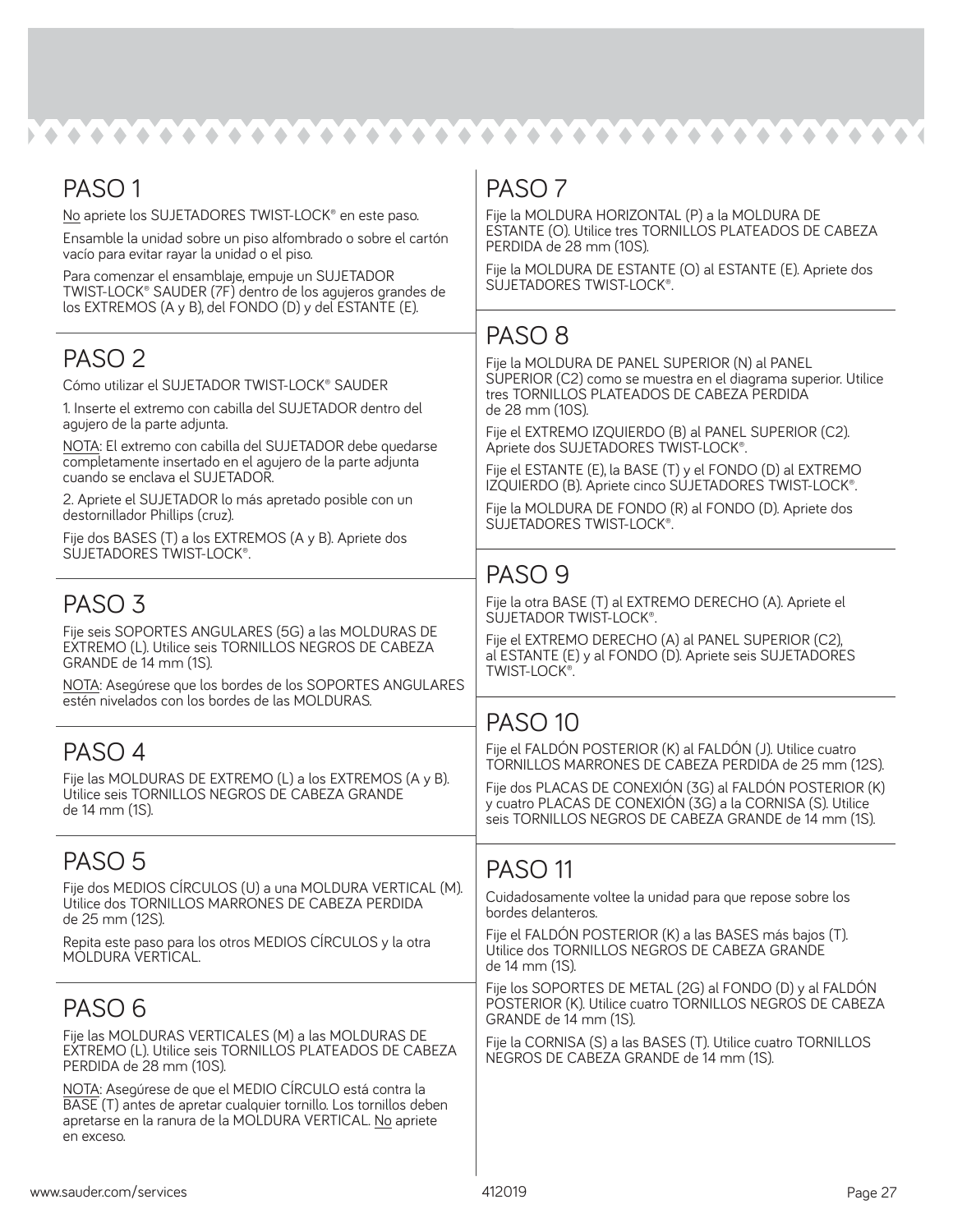### PASO 12

Precaución: No coloque la unidad en posición vertical hasta que se fije el DORSO. La unidad podría caerse.

Desdoble el DORSO (F) y colóquelo sobre la unidad.

Fije el DORSO (F) de manera que los márgenes son iguales a lo largo de los cuatro bordes. Empuje sobre las esquinas opuestas de la unidad si es requerido para hacerla "cuadrada."

Fije el DORSO (F) a la unidad utilizando los CLAVOS (1N).

NOTA: Asegúrese de clavar ligeramente los CLAVOS dentro de los agujeros que se alinean sobre el ESTANTE (E).

NOTA: Hay perforaciones provistas para el acceso a través del DORSO. Cuidadosamente corte los agujeros necesarios.

### PASO 13

Fije las BISAGRAS (13H) a las PUERTAS (G). Utilice ocho TORNILLOS NEGROS DE CABEZA PERDIDA de 13 mm (11S).

### PASO 14

Cuidadosamente ponga la unidad en posición vertical.

NOTA: Puede que tenga que aflojar los tornillos de montaje y ajuste para deslizar la bisagra parcialmente fuera de la ranura antes de fijarla al EXTREMO. Vuelva a apretar el tornillo antes de montar la BISAGRA al EXTREMO.

Fije una PUERTA (G) al EXTREMO IZQUIERDO (B). Utilice los tornillos provistos de las BISAGRAS. Consulte el próximo paso para los ajustes.

Fije un POMO (33K) a la PUERTA (G). Utilice un TORNILLO NEGRO PARA METAL de 28 mm (21S).

Repita este paso para la otra puerta.

### PASO 15

Consulte el diagrama ampliado para identificar las piezas de las BISAGRAS.

Las PUERTAS pueden requerir de ajustes. Siga el texto abajo para hacer los ajustes necesarios.

AJUSTE DE LA PUERTA:

Para ajustar las PUERTAS de un lado al otro (horizontalmente), gire el tornillo de ajuste hacia el interior o hacia el exterior.

Para ajustar las PUERTAS hacia arriba o hacia abajo (vertical), afloje los dos tornillos de ajuste. Mueva las PUERTAS hacia arriba o hacia abajo a la ubicación deseada. Apriete los tornillos después de hacer los ajustes.

Para ajustar las PUERTAS hacia atrás o hacia adelante (profundidad), afloje el tornillo de montaje una vuelta y mueva las PUERTAS hacia el interior o hacia el exterior según sea necesario. Apriete el tornillo de montaje después de hacer los ajustes.

### PASO 16

Empuje dos TOPES DE PUERTA (4I) dentro de los agujeros del ESTANTE AJUSTABLE INFERIOR (I).

Deslice la MOLDURA DE ESTANTE AJUSTABLE (Q) sobre el borde con muesca del ESTANTE (H).

\*Patente EE. UU. No. 5,499,886

### PASO 17

Cuidadosamente ponga la unidad en posición vertical y coloque su unidad en su posición final. Se recomienda utilizar la CORREA DE SEGURIDAD (60M) para mayor estabilidad.

NOTA: No gire el ANCLAJE DE SEGURIDAD PARA EL DRYWALL (61M) en un montante de la pared. Si prefiere ajustar la CORREA DE SEGURIDAD (60M) a un montante de la pared, vaya a su ferretería local para obtener las herramientas adecuadas.

INSTRUCCIONES DE INSTALACIÓN: (También disponible en www.yl-anchors.com)

1. Inserte el ANCLAJE DE SEGURIDAD PARA EL DRYWALL (61M) a través la ARANDELA (13M) y de un extremo de la CORREA DE SEGURIDAD (60M).

2. Con un destornillador Phillips o un taladro, presione ligeramente el tornillo en el drywall.

3. Presione; gire el tornillo hasta que se haga un agujero piloto y se cuele la cubierta de nailon.

4. Gire el tornillo hasta que quede al ras contra la pared y usted sienta una resistencia firme.

5. Continúe girando hasta que el tornillo comience a rotar libremente.

Cuidadosamente corte el agujero perforado del DORSO. Inserte el otro extremo de la CORREA DE SEGURIDAD (60M) a través de este agujero, luego use un TORNILLO NEGRO DE CABEZA GRANDE de 14 mm (1S) a través de la CORREA DE SEGURIDAD y en el agujero pre-perforado en el fondo del PANEL SUPERIOR.

NOTA: Antes de trasladar la unidad a otra ubicación, desatornille el ANCLAJE DE SEGURIDAD PARA EL DRYWALL (61M) de su pared. La cubierta de nailon permanecerá detrás de su pared.

### PASO 18

Empuje los MANGUITOS DE GOMA (2R) sobre las ESPIGAS DE METAL (1R). Inserte las ESPIGAS DE METAL dentro de los agujeros al nivel preferido de los EXTREMOS (A y B). Coloque los ESTANTES AJUSTABLES (H e I) sobre las ESPIGAS DE METAL.

Centre una CUBIERTA DE TORNILLO (21P) sobre la cabeza de cada TORNILLO y presione firmemente.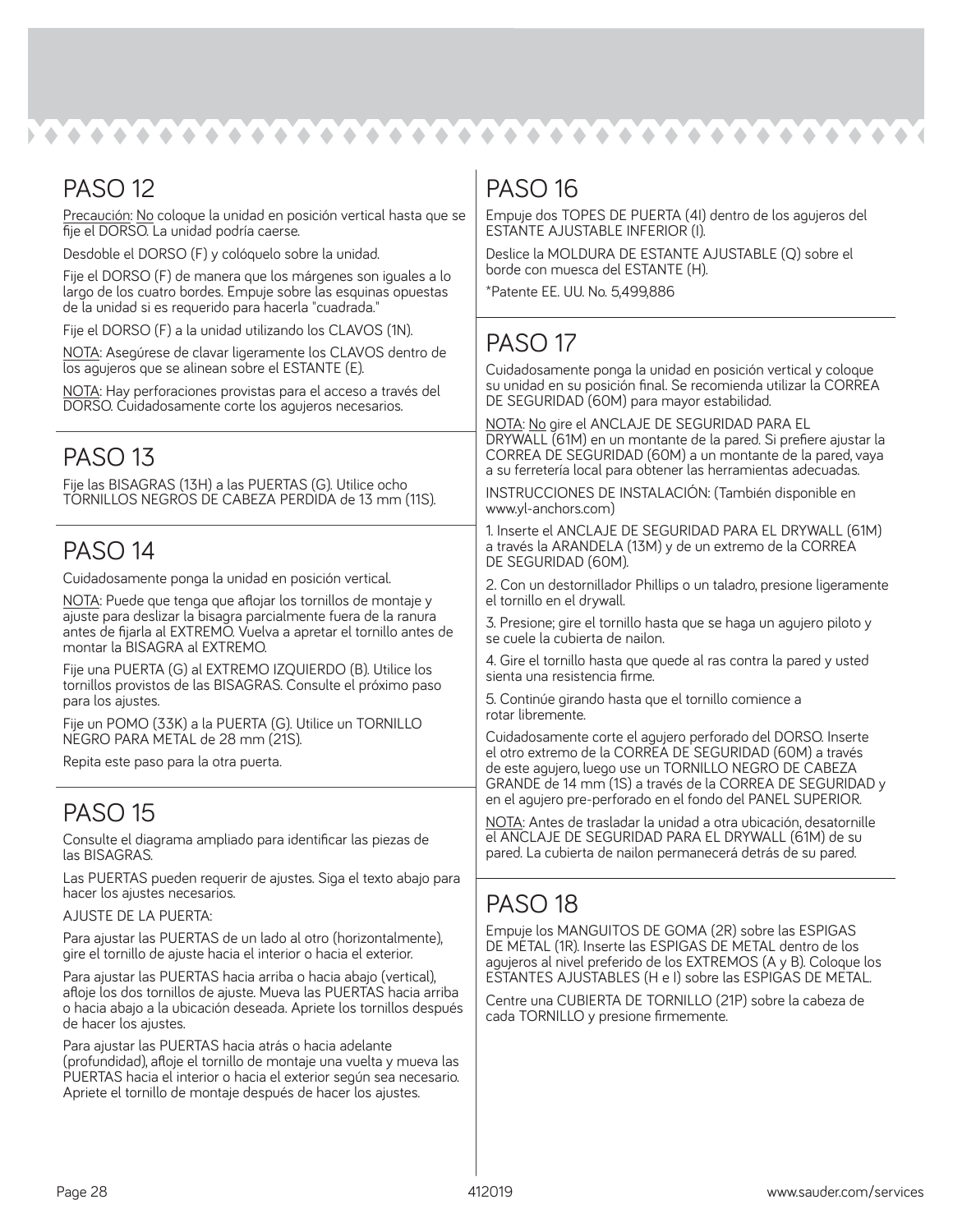$\bullet \bullet \bullet \bullet \bullet \bullet \bullet \bullet \bullet \bullet \bullet \bullet \bullet \bullet \bullet$  $\bullet$  $\bullet \bullet \bullet \bullet$  $\blacklozenge$  $\bullet$  $\bullet$  $\bullet$  $\blacklozenge$ 

**A** 

| <b>A WARNING</b><br>Please use your furniture correctly and safely. Improper use can cause safety hazards,<br>or damage to your furniture or household items. Carefully read the following chart. |                                                                                                                                                                                                                                                          |                                                                                                                                                                                                                                                                                                         |  |  |  |  |
|---------------------------------------------------------------------------------------------------------------------------------------------------------------------------------------------------|----------------------------------------------------------------------------------------------------------------------------------------------------------------------------------------------------------------------------------------------------------|---------------------------------------------------------------------------------------------------------------------------------------------------------------------------------------------------------------------------------------------------------------------------------------------------------|--|--|--|--|
| Look out for:                                                                                                                                                                                     | What can happen:                                                                                                                                                                                                                                         | How to avoid the problem:                                                                                                                                                                                                                                                                               |  |  |  |  |
| • Overloaded shelves.<br>• Improper loading can cause the<br>product to be top-heavy.                                                                                                             | • Risk of injury.<br>. Top-heavy furniture can tip over.<br>· Overloaded shelves can break.                                                                                                                                                              | • Never exceed the weight limits shown in<br>the instructions.<br>• Work from bottom to top when loading<br>shelves. Place the heavier items on the<br>lower shelves.                                                                                                                                   |  |  |  |  |
| • Improperly moving furniture that is not<br>designed and equipped with casters.                                                                                                                  | • Furniture can tip over or break if<br>improperly moved.<br>· Physical injury. Furniture can be very<br>heavy.                                                                                                                                          | . Unload shelves from top to bottom before<br>moving the furniture.<br>· Do not push furniture, especially on a<br>carpeted floor. Have a friend help you lift<br>the item and set it in place.<br>• This unit must be positioned against a<br>wall.                                                    |  |  |  |  |
| • Children climbing on the shelves can<br>cause the product to tip.                                                                                                                               | • Risk of injury or death.                                                                                                                                                                                                                               | . Do not allow children to climb on the<br>shelves. Avoid placing items like toys or<br>candy on upper shelves.<br>• Use the supplied safety strap for added<br>stability.                                                                                                                              |  |  |  |  |
| . Placing TVs on furniture items that are<br>not designed to support a television is<br>hazardous.                                                                                                | • Risk of injury or death. TVs can be very<br>heavy. Plus the weight and location of the<br>picture tube tends to make TVs unbalanced<br>and prone to tipping forward.                                                                                   | • This product is not designed to support a<br>television.                                                                                                                                                                                                                                              |  |  |  |  |
|                                                                                                                                                                                                   | A AVERTISSEMENT<br>Prière d'utiliser le mobilier à bon escient et avec prudence. Une mauvaise utilisation peut être à l'origine de risques<br>d'accident ou peut endommager le mobilier et les articles ménagers. Lire attentivement le tableau suivant. |                                                                                                                                                                                                                                                                                                         |  |  |  |  |
| À surveiller :                                                                                                                                                                                    | Danger éventuel :                                                                                                                                                                                                                                        | Solution:                                                                                                                                                                                                                                                                                               |  |  |  |  |
| · Tablettes surchargées.<br>· En cas de chargement inadéquat<br>l'élément peut être lourd du haut.                                                                                                | · Risque de blessure.<br>· Du mobilier mal équilibré risque de se<br>renverser.<br>· Des tablettes surchargées risquerait<br>de casser.                                                                                                                  | · Ne jamais excéder les limites de poids<br>indiquées dans les instructions.<br>• Pour charger les tablettes, commencer<br>par remplir celui du bas pour finir par celui<br>du haut. Placer les articules plus lourds sur<br>les tablettes inférieures.                                                 |  |  |  |  |
| · Déplacement inadéquat d'un mobilier qui<br>n'est pas conçu pour avoir des roulettes et<br>n'en est pas équipé.                                                                                  | · Le mobilier risque de se renverser ou de<br>casser en cas de déplacement inadéquat.<br>· Blessure physique. Le mobilier peut être<br>très lourd.                                                                                                       | · Décharger les tablettes en commençant<br>par celui du haut avant de déplacer le<br>mobilier.<br>. Ne pas pousser le mobilier, surtout sur<br>la moquette. Se faire aider par une autre<br>personne pour soulever l'élément et le<br>mettre en place.<br>· Cette unité doit être placée contre un mur. |  |  |  |  |
| • Les enfants qui grimpent sur les tablettes<br>risquerait de déséquilibrer ce dernier et de<br>le faire tomber.                                                                                  | · Risque de blessures graves, voire<br>mortelles.                                                                                                                                                                                                        | • Ne pas laisser les enfants grimper sur<br>les tablettes. Ne pas placer de jouets ou<br>d'aliments sur les tablettes supérieures.<br>· Utiliser la sangle de sécurité fournie pour<br>plus de stabilité.                                                                                               |  |  |  |  |
| · Il est dangereux de placer des téléviseurs<br>sur des meubles que ne sont pas prévus à<br>cet effet.                                                                                            | · Risque de blessures graves, voire<br>mortelles. Les téléviseurs peuvent être<br>particulièrement lourds. De plus, le poids et<br>l'emplacement du tube image ont tendance<br>à rendre les téléviseurs instables et enclins<br>à tomber vers l'avant.   | · Ce produit n'est pas destiné à supporter<br>un téléviseur.                                                                                                                                                                                                                                            |  |  |  |  |

7 4 4 4 4 4 4 4 4 4 4 4 4 4 4 4

K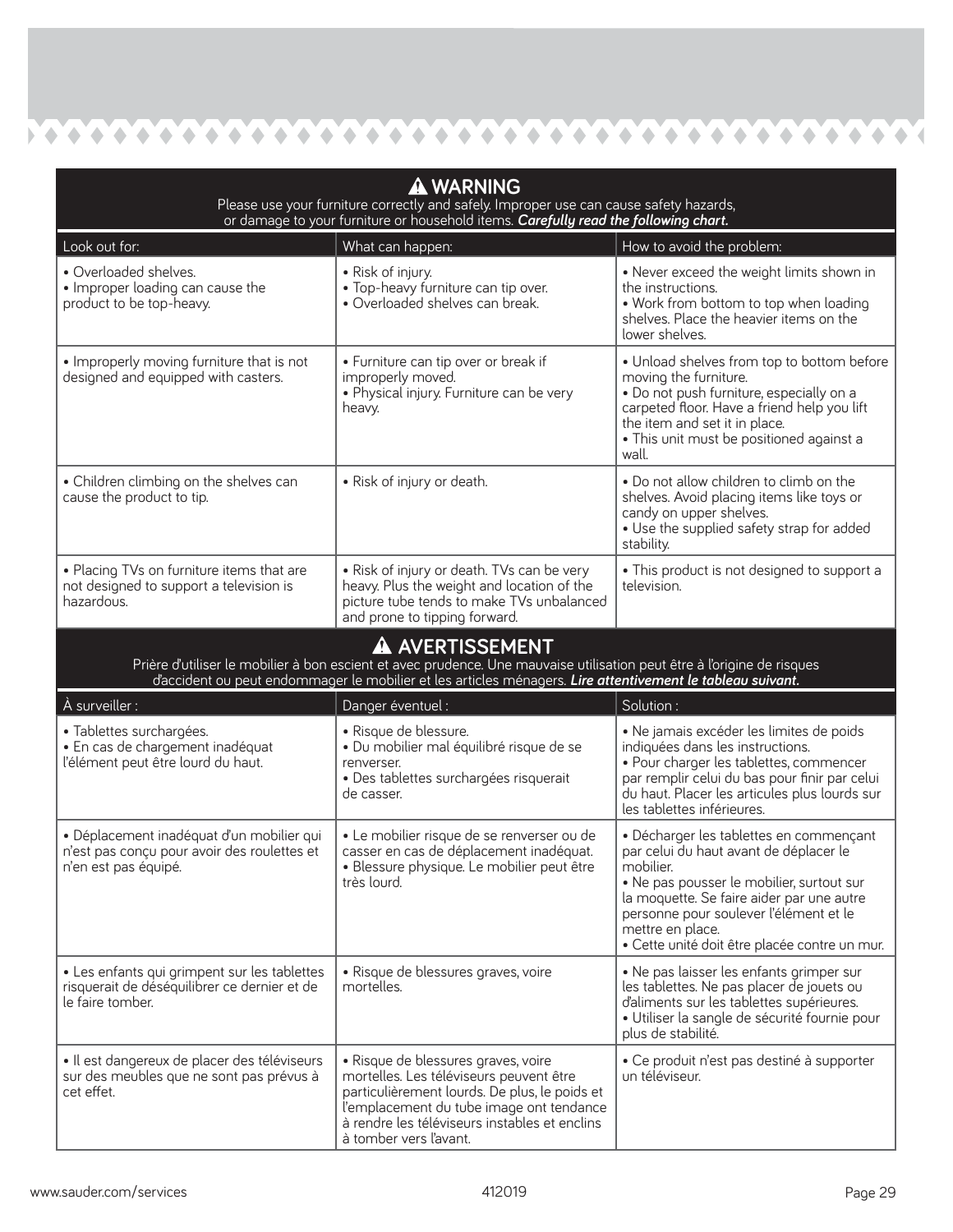$\bullet$  $\bullet$  $\bullet$  $\bullet$  $\bullet$  $\bullet$  $\bullet \bullet \bullet$ 

 $\bullet$ 

 $\bullet$ 

 $\bullet$ 

 $\bullet \bullet \bullet \bullet \bullet \bullet \bullet$ 

| A ADVERTENCIA<br>Por favor use el mobiliario correcta y seguramente. El mal uso puede causar riesgos de seguridad<br>o daño a las unidades o artículos domésticos. Cuidadosamente lea la tabla a continuación. |                                                                                                                                                                                                                                |                                                                                                                                                                                                                                                                                                   |  |  |  |
|----------------------------------------------------------------------------------------------------------------------------------------------------------------------------------------------------------------|--------------------------------------------------------------------------------------------------------------------------------------------------------------------------------------------------------------------------------|---------------------------------------------------------------------------------------------------------------------------------------------------------------------------------------------------------------------------------------------------------------------------------------------------|--|--|--|
| Esté alerto de:                                                                                                                                                                                                | Puede ocurrir:                                                                                                                                                                                                                 | Evitar el problema:                                                                                                                                                                                                                                                                               |  |  |  |
| • Estantes sobrecargados<br>· Cargar el producto inadecuadamente<br>puede causar la inestabilidad.                                                                                                             | · Riesgo de lesiones.<br>· El mobiliario inestable puede volcarse.<br>· Estantes sobrecargados pueden romper.                                                                                                                  | · Nunca exceder los límites de peso<br>indicados en las instrucciones.<br>• Comience a cargar los estantes a partir<br>de la base y trabaje hacia arriba. Coloque<br>los artículos más pesados sobre los<br>estantes inferiores.                                                                  |  |  |  |
| · Mover incorrectamente el mobiliario que<br>no está diseñado y provisto con ruedecitas.                                                                                                                       | · La inclinación o rotura de mobiliario si se<br>mueve de manera inadecuada.<br>· Lesión física. El mobiliario puede ser muy<br>pesado.                                                                                        | · Descargue los estantes desde arriba hacia<br>abajo antes de mover el mobiliario.<br>· No empuje la unidad, especialmente sobre<br>un piso alfombrado. Pide la ayuda de otra<br>persona para levantar la unidad y colocarla<br>en lugar.<br>· Esta unidad debe ser colocada contra una<br>pared. |  |  |  |
| · Un niño subiendo al mobiliario puede<br>causar la inestabilidad y como resultado la<br>caída de la unidad.                                                                                                   | · Riesgo de lesiones o la muerte.                                                                                                                                                                                              | · No permita que los niños suban a los<br>estantes. Evite poner artículos como<br>juguetes y dulces sobre los estantes<br>superiores.<br>· Utilice la correa de seguridad provista<br>para mayor estabilidad                                                                                      |  |  |  |
| · Es peligroso colocar los televisores<br>sobre unidades de mobiliario que no están<br>diseñadas para soportar un televisor.                                                                                   | · Riesgo de lesiones o muerte. Los<br>televisores pueden ser muy pesados.<br>Además, el peso y la ubicación del tubo de<br>imagen tienden a causar la inestabilidad<br>de televisores y propensa a volcarse hacia<br>adelante. | • Este producto no está diseñado para<br>soportar un televisor.                                                                                                                                                                                                                                   |  |  |  |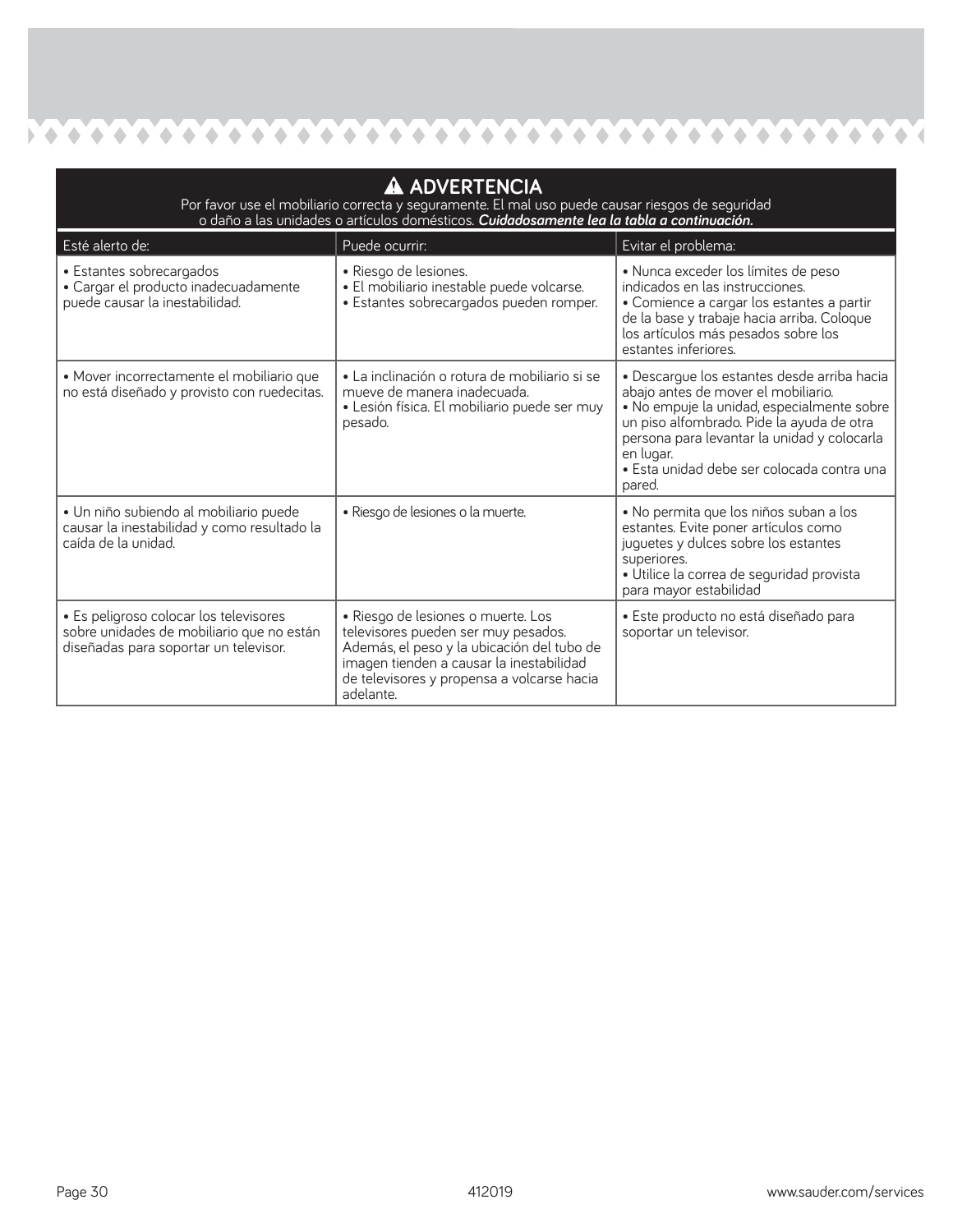$\bullet\hspace{0.1cm}\bullet\hspace{0.1cm}\bullet\hspace{0.1cm}\bullet\hspace{0.1cm}\bullet\hspace{0.1cm}\bullet\hspace{0.1cm}\bullet\hspace{0.1cm}\bullet\hspace{0.1cm}\bullet\hspace{0.1cm}\bullet\hspace{0.1cm}\bullet\hspace{0.1cm}\bullet\hspace{0.1cm}\bullet\hspace{0.1cm}\bullet\hspace{0.1cm}\bullet\hspace{0.1cm}\bullet\hspace{0.1cm}\bullet\hspace{0.1cm}\bullet\hspace{0.1cm}\bullet\hspace{0.1cm}\bullet\hspace{0.1cm}\bullet\hspace{0.1cm}\bullet\hspace{0.1cm$  $\mathcal{L}_{\mathcal{D}}$  $\langle \rangle$  $\blacktriangle$  $\bullet$   $\bullet$  $\blacklozenge$  $\blacklozenge$ **A**  $\bullet$  $\triangle$ 

### 5-YEAR LIMITED WARRANTY

1. Sauder Woodworking Co. (Sauder®) provides limited warranty coverage to the original purchaser of this product for a period of fi ve years from the date of purchase against defects in materials or workmanship of Sauder furniture components. As used in this Warranty, "defect" means imperfections in components which substantially impair the utility of the product. This Warranty gives you specific legal substantially impair the utility of the product. This Warranty gives you specific legal rights, and you may also have other rights whi 2. There is no warranty coverage for defects or conditions that result from the failure to follow product assembly instructions, information or warnings, misuse or abuse intentional damage, fire, flood, alteration or modification of the product, or use of the product in a manner inconsistent with its intended use, nor any condition resulting from incorrect or inadequate maintenance, cleaning, or care. There is also no warranty coverage for rented products or any products purchased "used" or "as is", at a distress or going-out-of business sale, or from a liquidator.

3. As the exclusive remedy under this Warranty, Sauder will (at its sole option) repair, replace or refund the value of any defective furniture component. Sauder may require independent confirmation of the claimed defect and proof of purchase. Replacement parts will be warranted for only the remaining period of the original Warranty. SAUDER SHALL HAVE NO LIABILITY for ANY INCIDENTAL OR CONSEQUENTIAL DAMAGES OF ANY KIND and all such damages are EXCLUDED FROM THIS WARRANTY, such as loss of use, disassembly, transportation, labor or damage to property on or near the product. Some states do not allow the exclusion or limitation of incidental or consequential damages, so the above limitation or exclusion may not apply to you.

### GARANTIE LIMITÉE DE 5 ANS

1. Sauder Woodworking Co. (Sauder®) offre une couverture de garantie limitée à l'acheteur initial du présent produit pendant une période de cinq ans à compter de la date d'achat contre tout défaut de matériaux ou de fabrication des composantes de mobilier Sauder. Le mot « défaut », tel qu'il est utilisé sous les termes de la présente garantie, comprend les imperfections des pièces qui empêchent substantiellement l'utilisation du produit. La présente garantie vous donne des droits légaux spécifiques et il est possible que vous ayez des droits supplémentaires variant d'État en État ou de province en province. 2. La présente garantie ne saurait couvrir les défauts ou conditions qui surviendraient à la suite du non respect des instructions, informations ou mises en garde de montage, d'une mauvaise utilisation ou d'un abus, d'un dommage intentionnel, d'un incendie, d'une inondation, d'une altération ou modification du produit, d'une utilisation du produit allant à l'encontre de son usage prévu, ni aucune condition résultant d'une maintenance, d'un nettoyage ou d'un entretien inappropriés ou inadéquats. De plus, il n'existe aucune garantie pour les produits loués ou tous les produits achetés d'occasion » ou « en l'état », dans le cadre d'une vente aux enchères ou de solde pour cessation de commerce, ou auprès d'un liquidateur.

3. En tant que recours exclusif en vertu de la présente garantie, Sauder réparera, remplacera ou rembourser (sur sa seule décision) la valeur de toute composante de mobilier défectueuse. Sauder peut exiger une confirmation indépendante du défaut revendiqué ainsi qu'une preuve d'achat. Les pièces de rechange seront garanties uniquement pendant la période restante de la garantie originale. SAUDER NE SERA EN AUCUN CAS RESPONSABLE de TOUT DOMMAGE ACCESSOIRE OU CONSÉCUTIF DE TOUTE SORTE et lesdits dommages sont EXCLUS DE LA PRÉSENTE GARANTIE, à savoir perte d'utilisation, démontage, transport, main d'œuvre ou dommages matériels sur ou à proximité du produit. Certains États ou provinces ne permettant pas l'exclusion ou la limite aux responsabilités pour dommages accidentels ou consécutifs, la limite ou l'exclusion ci -dessus peut ne pas être applicable.

### GARANTIA LIMITADA DE 5 ANOS

1. Sauder Woodworking Co. (Sauder®) provee cobertura de garantía limitada al comprador original de este producto por un período de cinco años, a partir de la fecha de compra, contra defectos en los materiales o de mano de obra en los componentes de muebles Sauder. Como es utilizado en esta Garantía, "defecto" signifi ca imperfecciones en los componentes que de manera fundamental afecta la utilidad del producto. Esta Garantía le permite a usted ciertos derechos legales, y usted también podría poseer otros derechos adicionales, los cuales varían de estado a estado. 2. No hay cobertura de garantía para defectos o estados que resulten del incumplimiento en seguir las instrucciones, la información o las advertencias sobre el ensamblaje del producto; del uso incorrecto o maltrato, del daño intencional, incendio, inundación, cambio o modificación del producto; o de la utilización del producto de manera contradictoria con el uso para el cual fue fabricado, ni por ningún estado que resulte del mantenimiento, limpieza o cuidado incorrecto o inadecuado. Tampoco no hay cobertura de garantía para los productos rentados o para cualesquiera productos comprados "de uso" o "como está", en una venta de bienes embargados o en una venta por salirse del negocio, o comprados a un liquidador.

3. Como un recurso exclusivo bajo esta Garantía, Sauder (sólo a su opción) reparará, reemplazará o reembolsará el valor de cualquier componente defectuoso de mueble. Sauder puede requerir una confirmación independiente de un defecto reclamado y una prueba de compra. Las piezas de repuesto serán garantizadas solamente por el período de tiempo que queda de la Garantía original. SAUDER NO TENDRÁ RESPONSABILIDAD por NINGÚN DAÑO INCIDENTAL O CONSECUENTE DE NINGÚN TIPO y todos dichos .<br>daños SE EXCLUYEN DE ESTA GARANTÍA, tales como pérdida de uso, desensamblaje,<br>transportación, trabajo o daño a la propiedad en o cerca del producto. Algunos estados no permiten la exclusión o limitación de daños incidentales o consecuentes, en tales instancias la limitación o exclusión antes mencionada podría no ser aplicable a usted.

4. This Warranty applies only to warranted defects that first arise and are reported to<br>Sauder within the warranty coverage period. The Warranty cannot be transferred to subsequent owners or users of the product, and it shall be immediately void in the event the product is resold, transferred, leased or rented to any third party or person other than the original purchaser.

5. THERE ARE NO OTHER WARRANTIES APPLICABLE TO THIS PRODUCT. Under the laws of certain states, there may be no implied warranties from Sauder and all implied warranties, INCLUDING ANY IMPLIED WARRANTY OF MERCHANTABILITY OR FITNESS FOR A PARTICULAR PURPOSE are disclaimed where allowed by law. TO THE EXTENT ANY IMPLIED WARRANTIES ARE APPLICABLE, ANY IMPLIED WARRANTIES, INCLUDING ANY IMPLIED WARRANTY OF MERCHANTABILITY OR FITNESS FOR A PARTICULAR PURPOSE, ARE LIMITED IN DURATION TO THE DURATION OF THIS EXPRESS WARRANTY or the minimum period allowed by law, whichever is shorter. Some states do not allow limitations on how long an implied Whenever is shorten being states as the same manner to you.

6. For Warranty inquiries or claims, please visit our website www.sauder.com. You can also contact Sauder at 1.800.523.3987. Sauder may require Warranty claims to be submitted in writing to: Sauder Woodworking Co., 502 Middle Street, Archbold, OH 43502 USA. Please include your sales receipt or other proof of purchase and a specific description of the product defect.

4. La présente garantie ne s'applique qu'aux défauts garantis qui se produisent pour la première fois et qui sont signalés à Sauder dans les limites de couverture de la garantie. La garantie ne peut pas être transférée à des propriétaires ou utilisateurs subséquents du produit, et sera immédiatement invalidée dans le cas où le produit est revendu, transféré, loué sous bail ou loué à une tierce partie ou personne autre que l'acheteur original.

5. IL N'EXISTE AUCUNE AUTRE GARANTIE EN VIGUEUR POUR LE PRÉSENT PRODUIT. En vertu des lois de certains États ou provinces, il ne peut y avoir de garanties implicites de la part de Sauder et toutes les garanties implicites, Y COMPRIS TOUTE GARANTIE IMPLICITE DE COMMERCIABILITÉ OU D'ADAPTATION À UN USAGE PARTICULIER sont déclinées partout où la loi l'autorise. DANS LA MESURE OÙ TOUTE GARANTIE IMPLICITE EST APPLICABLE, TOUTE GARANTIE IMPLICITE, Y COMPRIS TOUTE GARANTIE DE COMMERCIABILITÉ OU D'ADAPTATION À UN USAGE PARTICULIER, EST LIMITÉE À LA DURÉE DE LA PRÉSENTE GARANTIE EXPRESSE ou à la période minimum autorisée par la loi, la période la plus courte étant retenue. Certains États ne permettant pas que des limites soient imposées quant à la durée d'une garantie implicite, la limite ci-dessus peut donc ne pas être applicable.

6. Pour toute question concernant la garantie ou toute demande de réclamation, consulter le site Web www.sauder.com. Il est également possible de contacter Sauder en composant le 1.800.523.3987. Sauder peut exiger de soumettre les demandes de réclamation sous garantie par écrit à : Sauder Woodworking Co., 502 Middle Street, Archbold, OH 43502 USA. Veuillez joindre votre ticket de caisse ou toute autre preuve d'achat ainsi qu'une description spécifique du défaut de produit.

4. Esta Garantía sólo es aplicable a defectos garantizados que primeramente surjan y se informen a Sauder dentro del período de cobertura de garantía. La Garantía no puede ser transferida a propietarios o usuarios subsiguientes del producto, y ésta será inmediatamente invalidada en el caso que el producto sea revendido, transferido, arrendado o rentado a cualquier tercero u otra persona que no sea el comprador original.

5. NO HAY OTRA GARANTÍA APLICABLE A ESTE PRODUCTO. Bajo las leyes de ciertos estados, pueden no haber garantías implícitas de Sauder y se hace<br>renuncia de responsabilidad de todas las garantías implícitas donde lo permita la<br>lev. INCLUYENDO CUALOUIER GARANTÍA IMPLÍCITA DE MERCANTIBILIDAD DE APTITUD PARA UN PROPÓSITO EN PARTICULAR. EN LA MEDIDA CUALQUIER GARANTÍA IMPLÍCITA ES APLICABLE, CUALESQUIERA GARANTÍAS IMPLÍCITAS, INCLUYENDO AQUELLA DE MERCANTIBILIDAD O DE APTITUD PARA UN PROPÓSITO EN PARTICULAR, SE LIMITAN EN DURACIÓN HASTA LA DURACIÓN DE ESTA GARANTÍA IMPLÍCITA o hasta el periodo mínimo permitido por la ley, la que sea más corta. Algunos estados no permiten limitaciones en cuanto a la duración de una garantía implícita, por eso la limitación arriba citada pueda no ser aplicable a usted.

6. Para solicitud de información o reclamación de Garantía, por favor, visite nuestro sitio Web www.sauder.com. Usted también puede contactar a Sauder llamando al 1.800.523.3987. Sauder puede solicitar que las reclamaciones sean presentadas por escrito a: Sauder Woodworking Co., 502 Middle Street, Archbold, OH 43502 USA. Por favor incluya su recibo de venta u otra prueba de compra y una descripción detallada del defecto del producto.